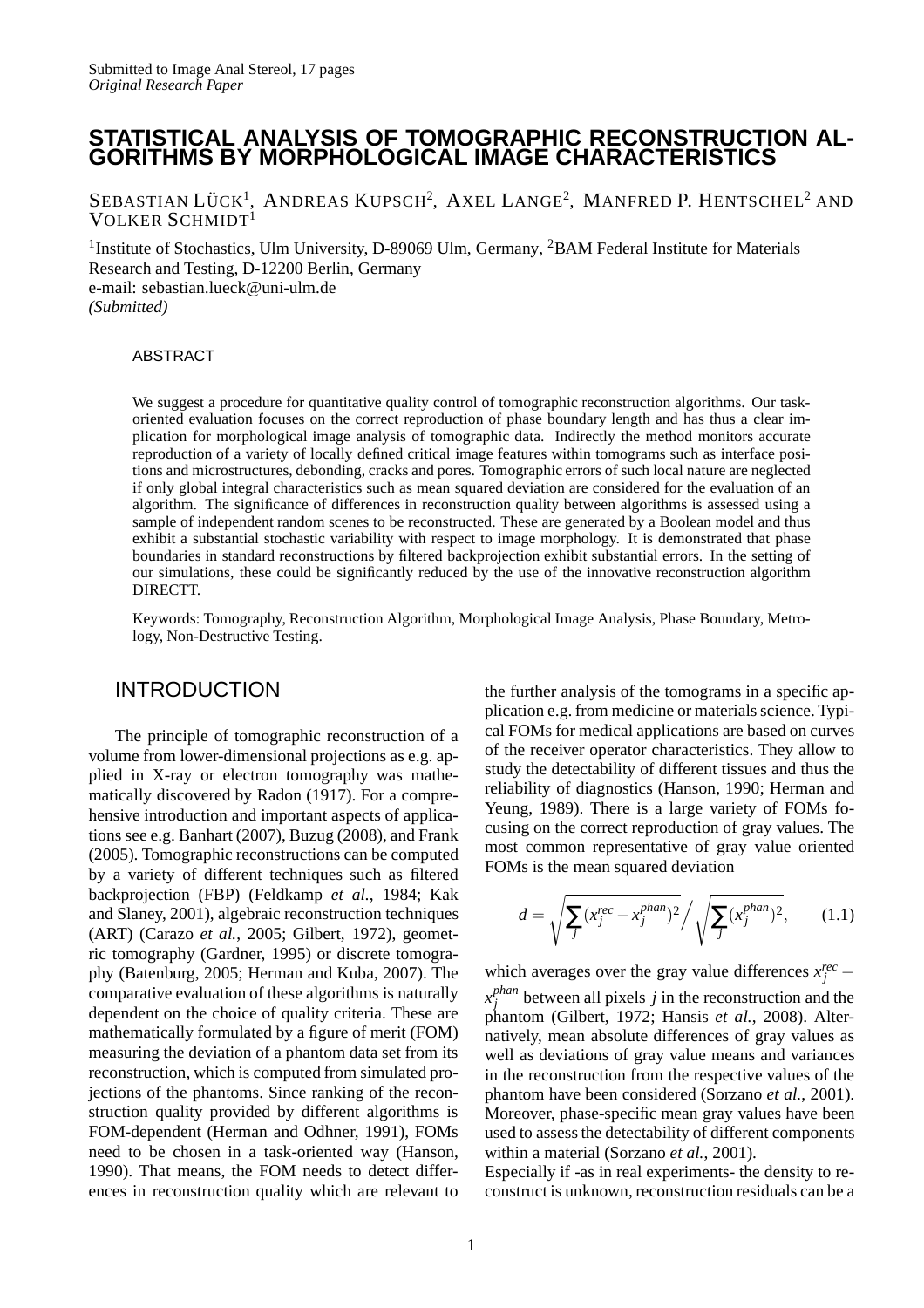valuable source of information for assessing the quality of a tomogram (Lange *et al.*, 2008). These residuals are obtained by subtracting a simulated projection of the reconstruction from the measured projection for all rotation angles.

All approaches described above focus on global accuracy of the reconstruction, whereas evaluation results can hardly be interpreted with respect to the preservation of locally defined image characteristics such as little cracks in the material or the exact shape of phase boundaries. Correct reconstruction of locally defined characteristics is however crucial for unbiased computation of morphological image characteristics such as connectivity, boundary length or surface area. Quantitative information on these characteristics is a valuable source of information in a wide range of applications such as metrology (Neuschaefer-Rube *et al.*, 2008), pathology (Mattfeldt *et al.*, 2007), environmental health (Stoeger *et al.*, 2006) or design of materials (Frost *et al.*, 2006). We therefore suggest to directly incorporate measurements of morphological image characteristics into the FOMs used to evaluate tomographic reconstruction algorithms. Apart from measurements of phase boundary length and surface area (see e.g. Park *et al.*, 2000) many other morphological characteristics such as connectivity (Ohser and Schladitz, 2008) and fractal dimension (Baumann *et al.*, 1993) are sensitive to the shape of phase boundaries. We nevertheless decided to assess local reconstruction quality along phase boundaries by measuring deviations in boundary length between the original 2D phantom images and their tomographic reconstructions. Other approaches, which have been suggested to study reconstruction quality with focus on the vicinity of phase boundaries, are based on weighted averaging of gray value deviations between phantom and reconstruction (Sorzano *et al.*, 2001), where weighting is with respect to distance from phase boundaries. In contrast to this FOM our method provides a direct assessment of reconstruction quality in terms of quantitative morphological image analysis. Previous methods to locally evaluate reconstruction quality consider average gray value deviations within certain regions of interest (Furuie *et al.*, 1994) and thus have the additional disadvantage that these regions need to be specified *a priori*.

The two principle questions arising in comparison of reconstruction algorithms ask for the relevance and for the significance of differences in reconstruction quality, respectively. Relevant differences can possibly be detected by computation of an appropriately chosen FOM for a single phantom such as the wellknown section of a head introduced in Shepp and Logan (1974). The use of such deterministic input offers the advantage that specific features which typically present challenges for correct reconstruction (e.g. certain gray value gradients) can be incorporated. However, insights with respect to the statistical significance of differences in reconstruction quality can only be gained if instead of a small number of deterministic phantoms a sufficiently large sample of random phantom data is investigated (Hanson, 1990; Herman, 2009; Herman and Yeung, 1989; Matej *et al.*, 1994 and 1996). This way statistical tests can be applied to compare reconstruction errors caused by different algorithms. Many types of artifacts in tomographic reconstructions such as smearing or stripes result from the relative positions of single objects within the scene to be reconstructed (Hanson, 1990). Thus, a sample of random phantoms resembling the experimentally occurring range of scenes ensures that statistically significant errors of this type are taken into account, whereas they may not even occur in deterministic phantom data. To the best of our knowledge in previous studies samples of phantoms have only been generated under moderate randomization with respect to object positioning. In particular, objects were clearly separated from each other (Hanson, 1990). For studies discussing detectability of tumors in biological tissue potential tumor locations were even fixed *a priori* and random effects were limited to Bernoulli experiments marking the sites as occupied by a tumor or by regular tissue (Hanson, 1990; Herman 1989). Compared to these images the phantoms considered in our study exhibit a substantially higher morphological variability. They are realizations of a model from stochastic geometry, namely a 2D Boolean model consisting of overlapping discs (Molchanov, 1997; Schneider and Weil, 2008), which are placed at randomly chosen locations within the image (for details see Section Phantom Data). Thus, our phantom data reflect properties of composite or porous materials with an irregular spatial structure, which nevertheless exhibit spatial homogeneity in the sense of stochastic geometry. Repeated sampling from the Boolean model sets us in a position to compare reconstruction errors of different algorithms by two-sample-goodness-of-fit tests. In this way, differences in reconstruction quality of two algorithms can be assessed on a statistically sound basis. The approach we suggest occurs particularly natural for the selection of tomographic reconstruction algorithms in applications aiming at the quantitative analysis of complex materials. For a specific experimental setting, the methodology suggested in this study can be adapted to phantom data sets resembling structural properties of the experimentally investigated material. Additionally, artifacts related to the specific imaging technique or even to a specific experimental instrument need to be taken into account. Simulations of projections would thus e.g. incorporate noise, beam hardening, limited rotation or alignment problems (Carazo *et*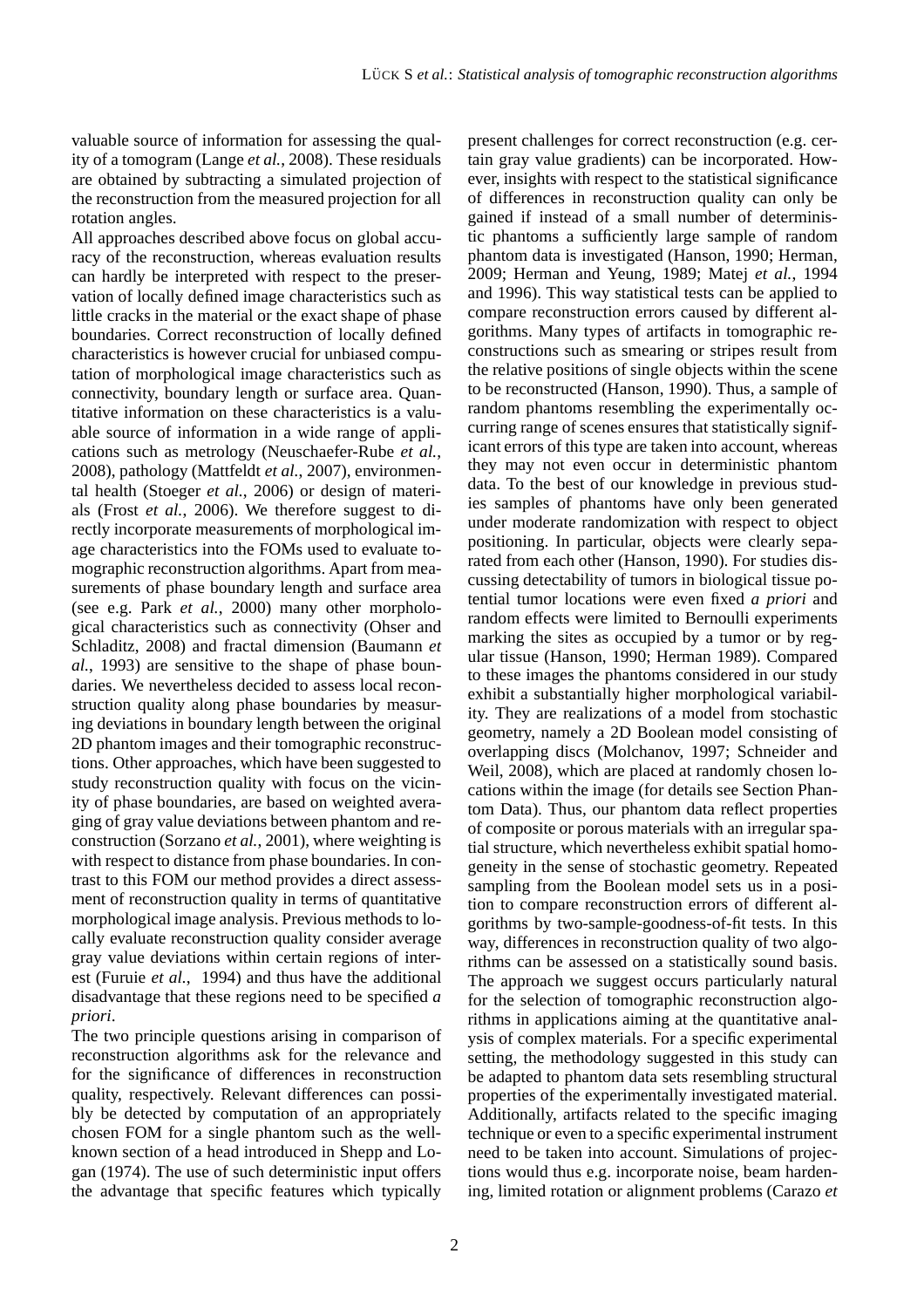#### *al.*, 2005; Haibel 2008).

In the following the suggested methodology will be applied to investigate the performance of standard FBP algorithms in comparison to the innovative reconstruction technique DIRECTT (Direct Iterative Reconstruction of Computed Tomography Trajectories) (Lange *et al.*, 2008). The phantom data will be two-dimensional. In many applications such as electron tomography, projections are acquired in parallel beam geometry. As a consequence, tomograms of 3D volumes are a stack of 2D reconstructions from 1D projection data. Thus, in parallel beam geometry our results on 2D datasets are also relevant for the 3D case. The exact consequences for 3D morphological image analysis remain an interesting subject for future applications of our methodology.

We will see that the applied FBP algorithms alter the structure of phase boundaries in such a way that boundary length measurements are substantially affected whereas the DIRECTT reconstructions preserve boundary structures in a much better way. In a first step we will demonstrate these effects for projections of phantoms without noise (referred to as 'ideal projections' below). Afterwards we will show that the superiority of the DIRECTT reconstruction remains valid under the addition of simulated noise to the projection data.

The paper is organized as follows. After discussing phantom generation and simulation of projections we give an introduction to the investigated reconstruction techniques in order to illustrate their principle ideas to a non-expert reader. Then we briefly discuss the estimation techniques for measuring boundary length, leaving additional details for the appendix. Furthermore, we introduce the FOMs serving as basis for the evaluation and the statistical tests we applied. We conclude by the presentation of the results and their discussion.

#### METHODS

#### PHANTOM DATA

The phantoms projected and reconstructed for this study were discretized versions of realizations of Boolean models in 2D, which were sampled on an observation window  $W = [0, 500]^2$  (Fig. 1(a)). Boolean models are a class of random closed sets whose construction is based on a homogeneous Poisson point pattern  ${S_n}_{n\geq 1}$ . In our specific setting we used a Boolean model which is defined as the union  $B = \bigcup_{n=1}^{\infty} B(S_n, r)$ of circles  $B(S_n, r)$  of radius  $r = 10$  centered at  $S_n$ . The intensity of the homogeneous Poisson process on  $\mathbb{R}^2$ determining the random locations  ${S_n}_{n>1}$  was chosen

such that the mean number of points in  $W = [0, 500]^2$ was 1200. Since reconstructions are pixel images, throughout our study we investigated discretized realizations of this Boolean model on a grid of  $500 \times 500$ pixels. The gray value of each pixel was chosen proportional to its area fraction covered by the realization of the Boolean model. Notice that gray values are chosen independently of the number of circles covering a location. All gray values were rounded to integers and the maximum gray value was set to 255. In order to allow for statistical analysis, 100 independent realizations  $b_1$ ,..., $b_{100}$  of *B* were generated and discretized.

# SIMULATION OF IDEAL AND NOISY PROJECTIONS

Projections were performed in parallel beam geometry. The sample was rotated in steps of  $0.5^{\circ}$  up to a maximum angle of 180°. For the ideal projections model elements were projected individually and added to the sinogram, i.e., we performed a projection of mass (or density, resp.) instead of intensities. This approach is equivalent to integration over strips of detector width, and thus reflects that detector elements as well as the pixels of the phantom are not points but area elements. The detector elements had exactly the same size as the reconstruction pixels. The original observation window was extended by a two pixel edge of zero entries on all sides. The rotation axis was set at the windows' center. In order to ensure complete visibility of the reconstruction pixels under all projection angles, the length of the line detector was chosen sufficiently large.

In order to assess the impact of noise on the reconstruction results we simulated intensity sinograms under a noisy X-ray source. Other experimental artifacts such as cross-talking, focal smearing, beam hardening or limited dynamic range (non-linearities in detection) were not simulated. For the noisy intensity measured at detector location ξ under rotation angle γ one obtains the approximative formula

$$
I_{\gamma}(\xi) = X_{\xi,\gamma} \exp(-p_{\gamma}(\xi)), \tag{2.2}
$$

where the process  $\{X_{\xi,\gamma}\}\$  denotes Gaussian white noise with fixed expectation  $\mathbb{E}X_{\xi,\gamma} = \mu > 0$  and variance  $Var X_{\xi, \gamma} = \sigma^2 > 0$  and  $p_{\gamma}(\xi)$  denotes the corresponding ideal projection of density for a given object. This approximates a Poisson-distributed number of X-ray quanta with high expectation (Buzug, 2008). Notice that for each detector location  $ξ$  and rotation angle γ the recorded intensity  $I_{\gamma}(\xi)$  has a normal distribution. However, expectation and variance differ from the respective values of the initial intensity  $X_{\xi, \gamma}$  and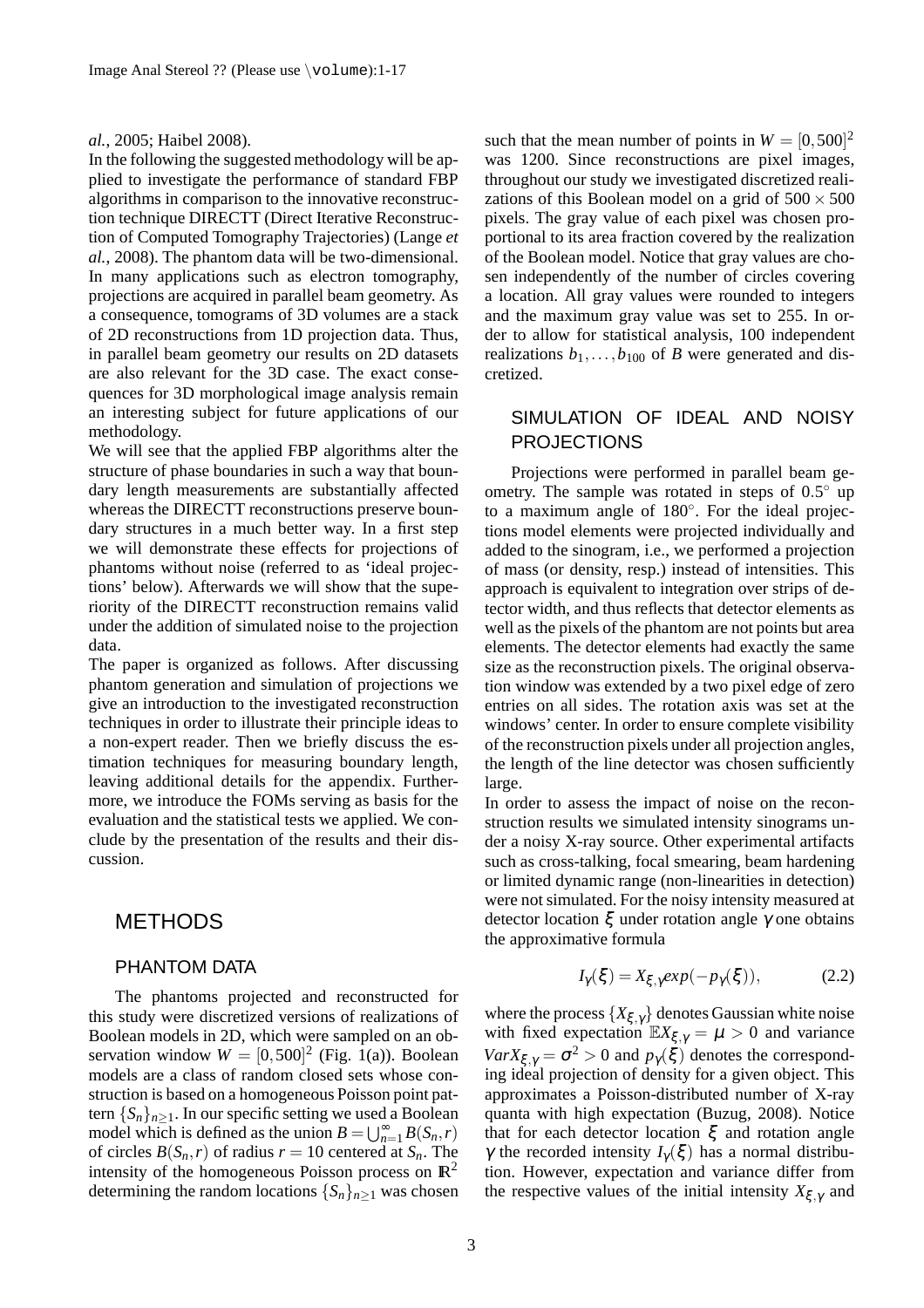

(e) fast FBP

Fig. 1. *Sample phantom and its reconstructions from projection data. The right upper corner has been scaled by factor 3.*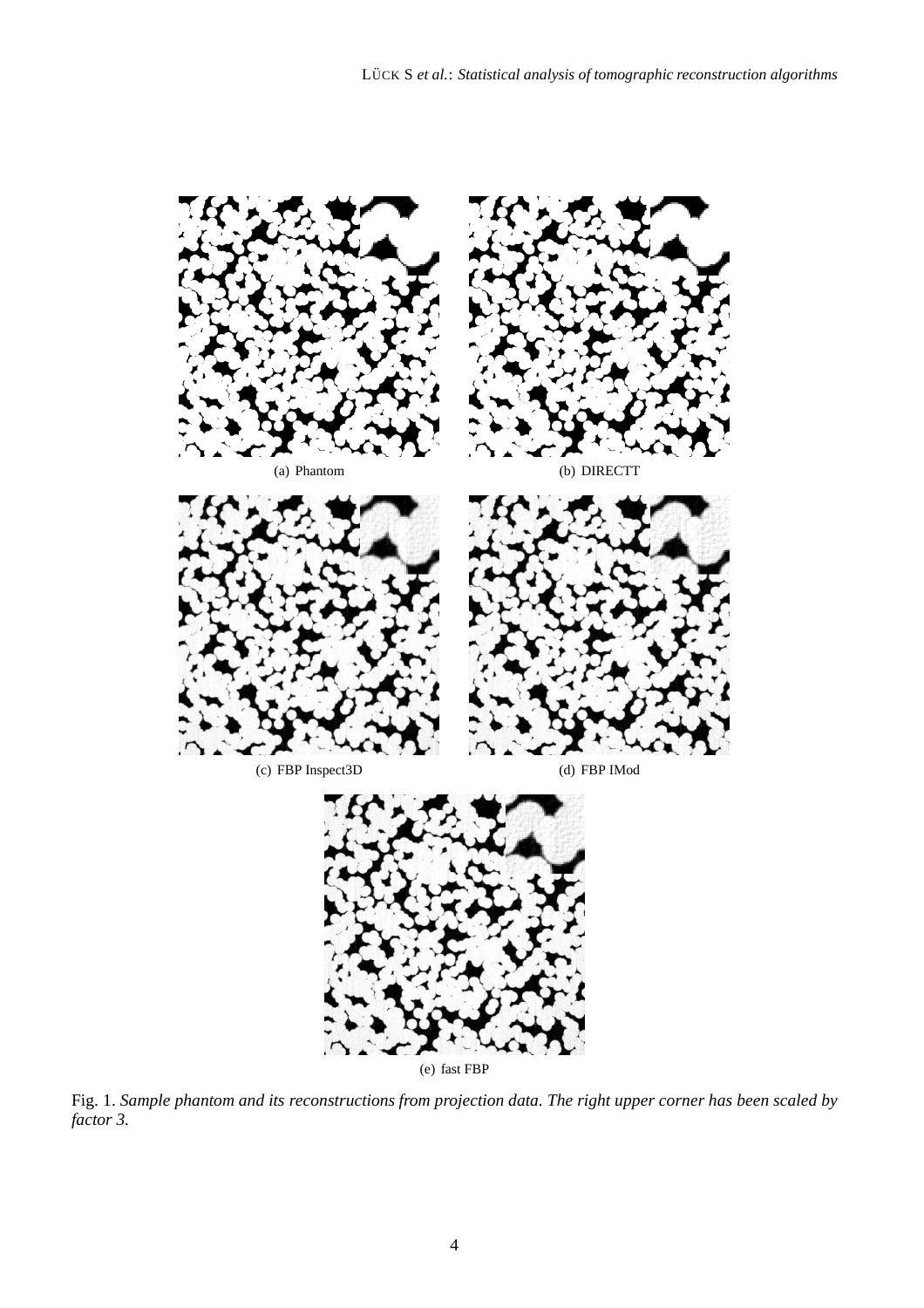are given by  $\mu exp(-p_1(\xi))$  and  $\sigma^2 exp(-p_1(\xi))^2$ , respectively. Thus, the stochastic counting rate at the detector depends not only on the input intensity but also on the projected object. The noise level is expressed by the signal-to-noise-ratio (SNR)  $\frac{\mu}{\sigma}$ . In an experimental setting under Gaussian approximation of Poisson noise one has  $\sigma = \sqrt{\mu}$ . However, for simulation purposes we fixed  $\mu$  and varied  $\sigma$ , since the parameter of interest was the SNR rather than the absolute value of the initial intensity.

# TOMOGRAPHIC RECONSTRUCTION ALGORITHMS

#### Filtered backprojection

A standard technique for the tomographic reconstruction of projection data is filtered backprojection (FBP) (Feldkamp *et al.*, 1984; Kak and Slaney, 2001). FBP is widely utilized in computed tomography using X-rays (Buzug, 2008) as well as electrons (Carazo *et al.*, 2005). In the following we will briefly summarize the mathematical foundations of FBP.

Let  $f : \mathbb{R}^2 \to [0, \infty)$  denote a density distribution on  $\mathbb{R}^2$  with bounded support which is to be reconstructed from the set of projections  $\{p_\gamma : \gamma \in [0, 2\pi)\}\$  where  $\gamma$ denotes the rotation angle. A single projection  $p_{\gamma}(\xi)$  =  $\int_{e_{\xi,\gamma}^{\perp}} f(x) dx$  is an integral taken along the line

$$
e_{\xi,\gamma}^{\perp} = \{ \xi \begin{pmatrix} \cos(\gamma) \\ \sin(\gamma) \end{pmatrix} + s \begin{pmatrix} -\sin(\gamma) \\ \cos(\gamma) \end{pmatrix} : s \in \mathbb{R} \}, (2.3)
$$

which is perpendicular to the first axis rotated by  $\gamma$ and has distance  $\xi$  from the origin. The mathematical key ingredient of FBP is the Fourier slice theorem. For the Fourier transform  $P_{\gamma}(q) = \int_{-\infty}^{\infty} p_{\gamma}(\xi) e^{-2\pi i q \xi} d\xi$  of a projection  $p_{\gamma}(\xi)$  at a fixed rotation angle  $\gamma \in [0, 2\pi)$ the Fourier slice theorem states the identity (cf. Buzug, 2008)

$$
P_{\gamma}(q) = F(q \cos(\gamma), q \sin(\gamma)). \tag{2.4}
$$

That is, the Fourier transform of the one-dimensional projection at rotation angle  $\gamma$  corresponds to the slice of the two-dimensional Fourier transformed object *F* passing through the origin in direction  $γ$ . Substituting polar coordinates in the formula of the inverse Fourier transform and a subsequent application of the Fourier slice theorem yields the identity (for details cf. Buzug, 2008)

$$
f(x) = \int_0^{\pi} \int_{-\infty}^{\infty} |q| P_{\gamma}(q) e^{2\pi q i (x_1 \cos(\gamma) + x_2 \sin(\gamma))} dq d\gamma,
$$
  
for all  $x \in \mathbb{R}^2$ .  
(2.5)

The most commonly used FBP algorithm is based on this formula and organized as follows. In a first step the Fourier transforms  $P_{\gamma}(q)$  of the projections are computed. These are subjected to an inverse Fourier transform after radial weighting by the factor  $|q|$ , which yields filtered projection images. Backprojections without weighting result in a convolution of the image to be reconstructed with the point spread function  $1/||x||$  (Buzug, 2008). In practice, the transforms are naturally done by discrete (inverse) Fourier transforms of the discretely sampled signal. In the backprojection step, for every pixel of the discrete output image the corresponding position on each filtered projection image is determined and the corresponding value is added to the sum which discretizes the outer integral in (2.5). Since this position will in most cases be a non-integer pixel position, interpolation schemes need to be applied to neighboring pixels. By Shannon's sampling theorem, at a given real space sampling distance ∆ξ the signal can only be correctly reconstructed up to a frequency  $Q = (2\Delta \xi)^{-1}$  in Fourier space. Thus, the radial weighting by the function  $|q|$  in (2.5) is only reasonable for  $|q| < Q$ . In other words, the sampling scheme imposes a band limitation which naturally determines the range of integration in the discrete approximation of the inner integral in (2.5). In applications high frequencies are often considered as noise. Therefore, in practice frequencies are not weighted radially but the filter function is replaced by a modified version  $|q|W(q)$ , where  $W(q)$  is a window function that decreases the weight of the high frequency band. Apart from a simple cutoff at frequency *q*max (i.e. setting  $W(q) = \mathbb{I}_{[0,q_{\text{max}}]}(|q|)$ ) (Ramachandran and Lakshminarayanan,  $1971$ ), a variety of smoother kernel functions have been suggested, which suppress undesired local extrema in the reconstructions (cf. Buzug, 2008). A less commonly used alternative algorithm to the real space FBP outlined above directly exploits the sampling on a polar grid, which is determined by the Fourier slice theorem (Sandberg *et al.*, 2003). This Fourier space algorithm is more efficient than real space FBP if the number of projections is sufficiently large. Moreover, it allows for higher order spline interpolation of the data without additional cost. In order to monitor the impact of the FBP algorithm, reconstructions were computed by the real space and the Fourier space approach. The latter will be referred to as 'fast FBP'. For this study the implementation of the fast FBP provided by the IMod software (Kremer *et al.*, 1996) was applied. Notice that the license for this component is not included in the standard version. In order to assess the influence of specific implementations on the reconstruction quality of the commonly used real space FBP we computed real space FBPs by two different software packages namely Inspect3D (version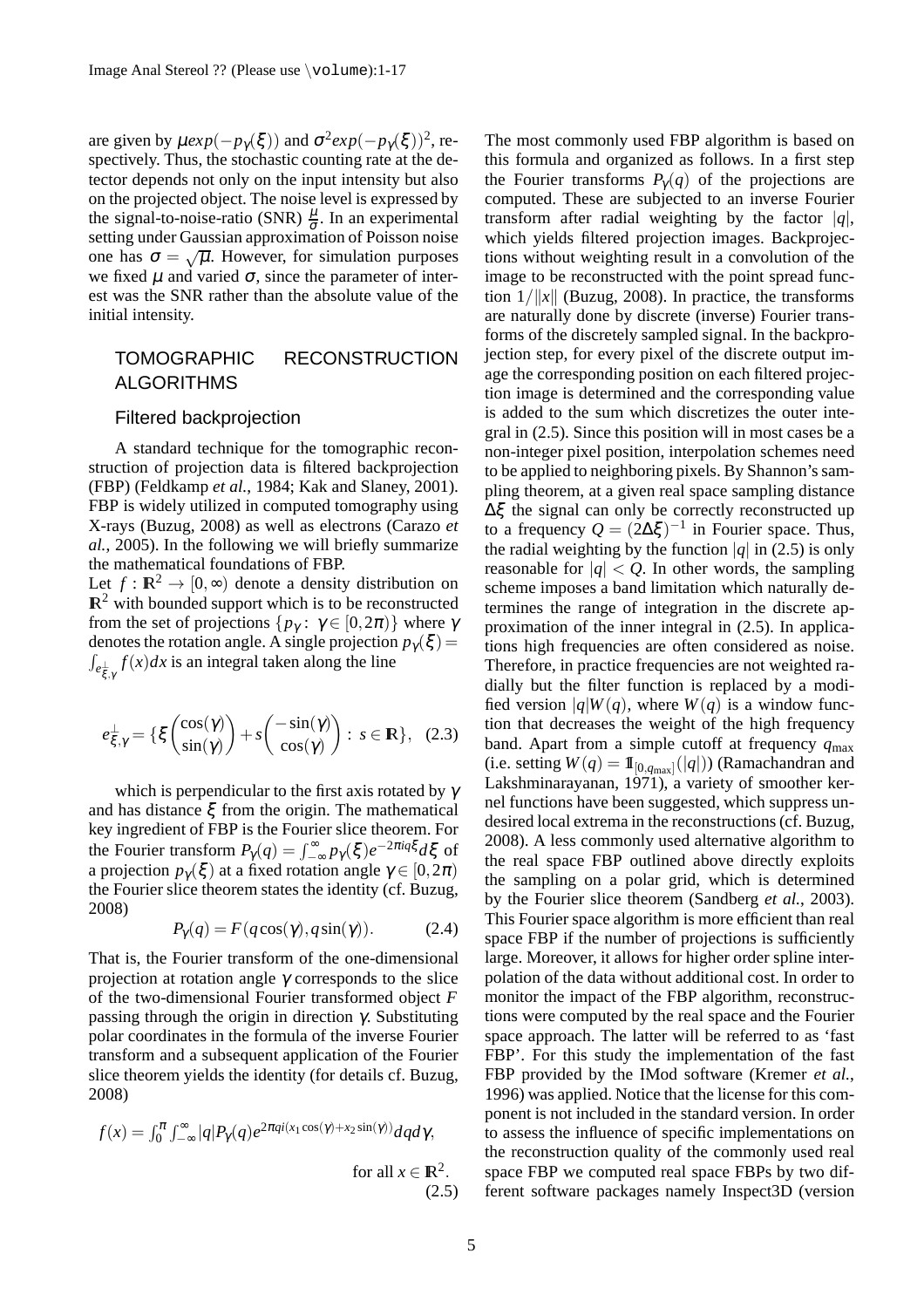3.0, FEI company<sup> $TM$ </sup>) and the IMod software (version 3.11.2).

An unmodified radial filter with simple cutoff was used for comparison of FBP to other reconstruction techniques. The cutoff frequency was set to the maximum spatial frequency that could occur in our image data. We will nevertheless demonstrate the effect on reconstructions which is caused by switching to a Gaussian decay of the filter function at varying cutoff frequencies .

Both software packages we applied are designed to reconstruct 3D volumes from 2D projections. However, the software backprojects each 2D slice of the volume separately and thus each sample of our 2D phantom data could be considered as a single slice of a 3D volume. Sample reconstructions can be found in Fig. 1.

#### DIRECTT

The algorithm DIRECTT (Lange *et al.*, 2008) represents a promising alternative to conventional reconstruction algorithms such as FBP or ART. Fig. 2 schematically displays the algorithm's iterative philosophy. The 2D algorithm is applicable to parallel as well as fan beam geometry of projection. In the following we study parallel beam projections as illustrated in Fig. 2, which are computed in strips for each detector element. Subfigure 2(a) (top left) indicates a model volume at the example of a 14 pixel object. Subfigure 2(b) (bottom left) represents the respective density sinogram (Radon transform (Radon, 1917)) which is either achieved by computed projection of model densities (Fig.  $2(a)$ ) or is the initial experimental intensity data converted according to Lambert-Beer's law (cf. Buzug, 2008). Demanding that each element of the reconstruction array corresponds to exactly one sinusoidal trajectory of the sinogram (Fig. 2(b)), the DIRECTT algorithm selects pixels, i.e. area elements, corresponding to trajectories of dominant weight for an update of the reconstruction. The given density sinogram can optionally be filtered along the detector direction. This is helpful to avoid artifact formation equivalent to the effects of an unfiltered backprojection. However, an intriguing feature of DIRECTT is that adaptations of the filter function can be used to evaluate trajectories with focus on specific aspects of interest such as mass or contrast. Switching filters between subsequent iteration steps can be used to incorporate a variety of different aspects of the image into the reconstructions step by step. Let the discrete sinogram be given by the matrix  $S = (s_{ij})$ , such that  $i = 1, \ldots, N$  and  $j = -\ell, \ldots, \ell$ , where *N* denotes the number of projection angles and  $2\ell + 1$  is the number of detector elements. Then the filtered sinogram is given by the matrix  $S^*$ , where the *i*th row  $s_i^*$  of  $S^*$ is obtained by a convolution of the *i*th row  $s_i$  of S (extended by  $\ell$  zeros at both ends) with the discrete filter function  $c : \{-2\ell, \ldots, 2\ell\} \to \mathbb{R}$ , more precisely  $s_{ij}^* = \sum_{k=-\ell}^{\ell} s_{ik} c(k-j).$ 

Computation of the DIRECTT reconstructions in the present study involved switching between two different filter functions. The first six iteration steps were performed after application of the mass filter

$$
c_m(k) = \begin{cases} -\frac{1}{k^2} & \text{for } k \in \{-2\ell, \dots, 2\ell\} \setminus \{0\}, \\ 2\sum_{k=1}^{2\ell} \frac{1}{k^2} & \text{for } k = 0. \end{cases}
$$
(2.6)

The subsequent steps of iteration (fourteen for reconstructions of ideal projections) were based on contrastfiltered sinograms, where the contrast filter  $c_c$  is given by

$$
c_c(k) = \begin{cases} -1 & \text{for } k \in \{-1, 1\}, \\ 2 & \text{for } k = 0, \\ 0 & \text{else.} \end{cases}
$$
 (2.7)

The weights of all possible trajectories (corresponding to integer reconstruction positions) are computed by averaging along the respective traces within the optionally filtered sinogram. This involves interpolation between neighboring sinogram pixels corresponding to different detector elements. This is a substantial difference to FBP, where interpolation is performed in Fourier space (fast FBP) or in the backprojection step after the sinogram has been (inversely) Fourier transformed and filtered (real space FBP).

In the update step of DIRECTT, a fraction of the trajectory weight is added to the respective area element in the reconstruction array if the weight ranks within a predefined top percentage of all trajectory weights. This is illustrated in Fig. 2(c), where 11 out of the 14 original elements in the example have been added. The projection (Radon transform) of the reconstruction array (i.e. a computed sinogram) is then subtracted from the original data set. The obtained residual sinogram (Fig. 2(d), containing trajectories of 3 remaining elements in the example) is subject to the same procedure in the subsequent iteration steps until a pre-selected criterion of convergence is reached. This procedure can be described as an iterative Radon and inverse Radon transform. In contrast to FBP there is no integral computation along the line detector (including limited sampling due to its element size) but an optional oversampling along the numerous projection angles. One of DIRECTT's unique characteristics is its very precise projection of reconstruction elements taking into account their actual size and shape which is essential for enhanced spatial resolution. That is, reconstruction pixels are considered as a set of densely packed elements instead of being (circularly smeared) point functions only. Hence, all previously described calculations are performed based on squared area elements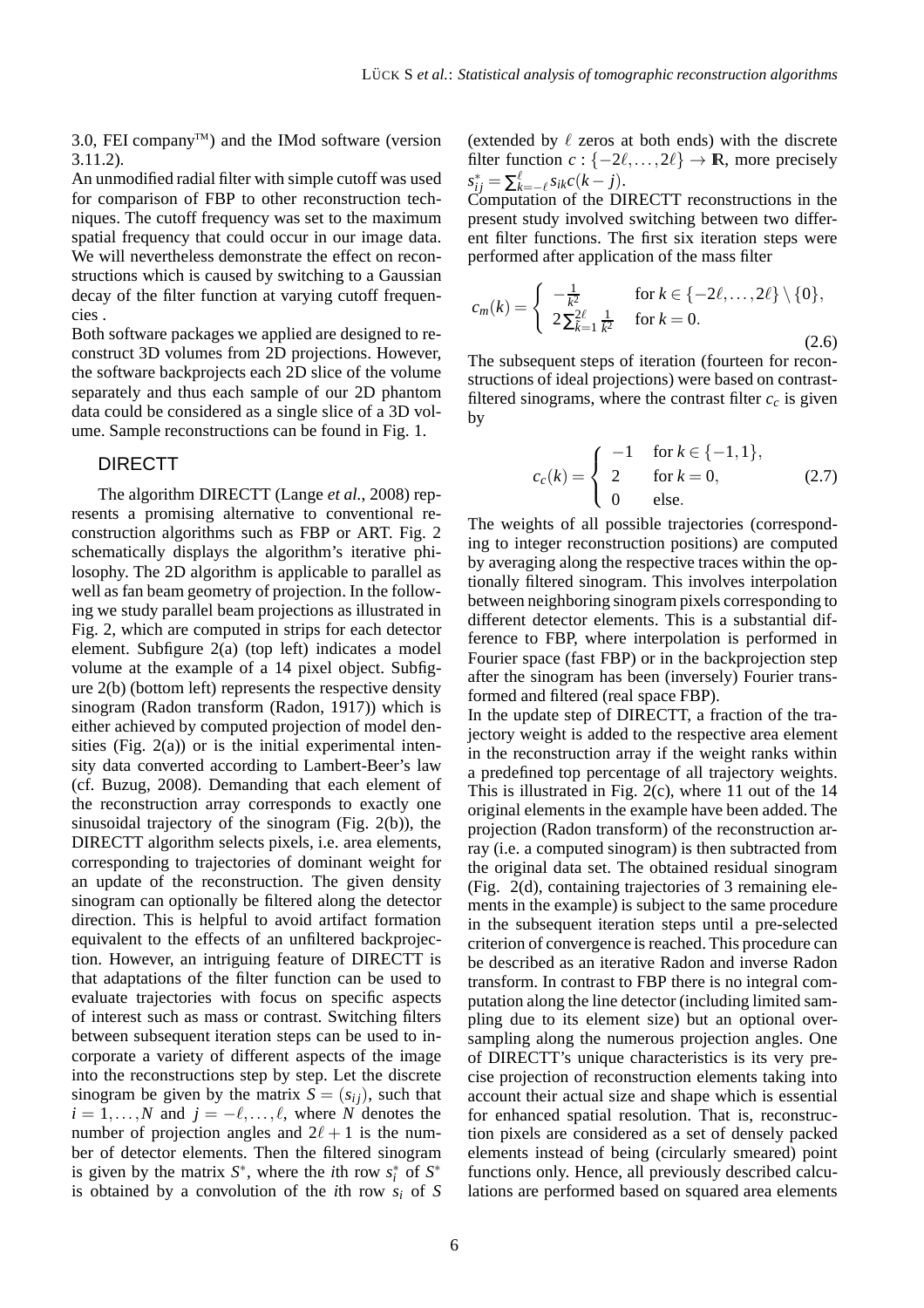in a Cartesian matrix. DIRECTT is of particular interest when the focus is on reconstruction of finely structured details or on precise location of reconstructed elements rather than on computing time. In contrast to FBP, DIRECTT does not treat each (detector) projection individually, i.e. it is not deconvolved globally or (Fourier) filtered, but the entire trajectory of a reconstruction element is considered over all projections. In contrast to ART, DIRECTT does not modify the entity of all reconstruction elements simultaneously.



Fig. 2. *Reconstruction principle of the iterative procedure applied by DIRECTT.* **(a)** *Model volume of a* 14 *pixel object.* **(b)** *Density sinogram of the model. Each trajectory corresponds to one of the pixels.* **(c)** *Intermediate reconstruction array, where* 11 *out of the* 14 *pixels have been added.* **(d)** *Residual sinogram after subtraction of the sinogram generated by the intermediate reconstruction in (c) from the sinogram in (b).*

# ESTIMATION OF AREA AND BOUN-DARY LENGTH

For the evaluation of reconstruction algorithms we compared the area as well as the boundary length as measured by two different computational methods in the discretized input data to values found for the various reconstructed images. Notice that we are interested in the boundary length and area of the discretized version of the entire Boolean model  $B = \bigcup_{n=1}^{\infty} B(S_n, r)$ rather than in the cumulated morphological characteristics of the single circles  $B(S_n, r)$ ,  $n \ge 1$ . Comparison of morphological image characteristics requires a binarization of the images, which was done by simple thresholding, where the threshold parameter was set to 50% of the maximum greyvalue. In order to exclude bias by pure scaling differences, thresholding was done after normalizing the gray values of each image in such a way that the average gray values occurring in the background and the foreground phase were set to 0 and

#### 255, respectively.

Any attempt to measure morphological characteristics of a discretized set faces the problem that the shape of the set before discretization cannot be reconstructed from the pixel image. In order to estimate the foreground area we applied the natural approach of counting the number of foreground pixels. For estimating the original boundary length, different formulae from integral geometry and stereology can be exploited. Nevertheless, estimation results and consequently approximation errors are more than likely to differ with respect to the estimation method chosen. In order to ensure reliability of our statistical results on reconstruction quality, we therefore implemented two different methods for measuring the boundary length of the foreground phase.

The first method we applied has been introduced in Klenk *et al.* (2006) and further discussed in Guderlei *et al.* (2007). It will be referred to as the Steiner method since it is based on a discretized version of a Steinertype formula known from the geometry of polyconvex sets. Details of this method are given in the appendix. As input parameter the algorithm needs a sequence of so-called dilation radii  $r_1 \ldots, r_n$ . Measurement results are dependent on the choice of  $r_1 \ldots, r_n$ . Therefore, for our investigations we used two different sets of dilation radii. The first choice  $r_i = 4.2 + 1.3i$ ,  $i = 1, ..., 1000$ , was suggested in Guderlei *et al.* (2007), whereas the second choice  $r_i = 0.4 + 0.09i$ ,  $i = 1, ..., 158$ , was optimized to obtain results whose mean coincides with the theoretical mean boundary length of the Boolean model used for phantom generation. The corresponding mean value formulae of Boolean models can be found in Schneider and Weil (2008).

The second method we applied in order to measure the boundary length of the input images and the reconstructed data is discussed in Ohser and Mücklich (2000) and will be referred to as the Cauchy method. It approximates the boundary length of a discretized set by a discrete analog of Cauchy's surface area formula, which expresses the boundary length  $L(K)$  of the set  $K$ as an integral of the total projection length of *K* over all directions (see appendix). The algorithms discussed in this section were implemented in the Geostoch software library (Mayer *et al.*, 2004).

# STATISTICAL TESTS FOR COMPARI-SON OF RECONSTRUCTION ERRORS

Reconstruction algorithms were statistically compared via the empirical probability distribution of the reconstruction error. The error was defined as relative deviation of the morphological characteristics on the reconstructions from the phantom data. The morphological characteristics measured were boundary length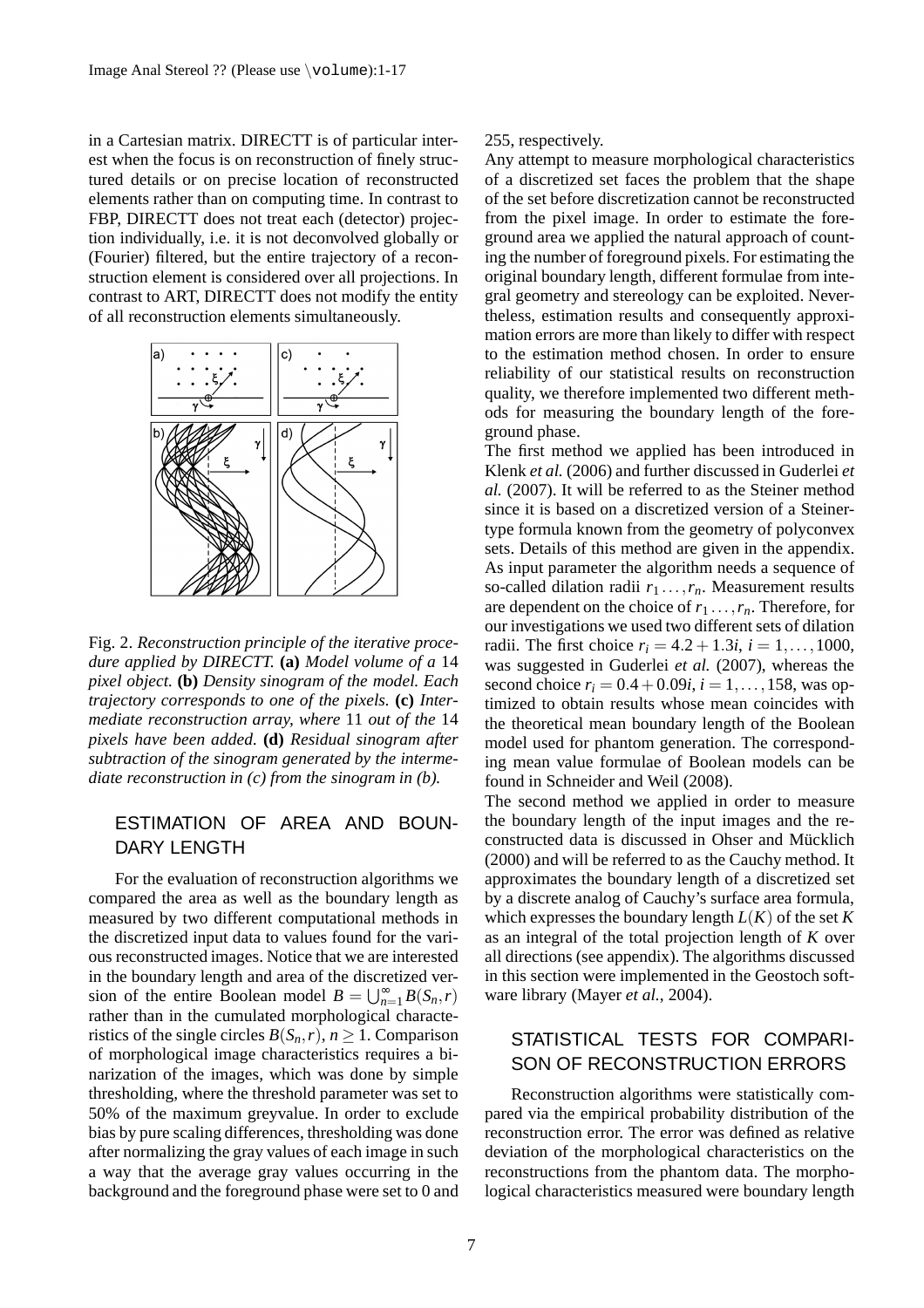and area of the foreground. The following definition of reconstruction error is given for the example of a measurement method for the boundary length which leads to an estimator  $\hat{L}$  for this morphological characteristic. Effects of different reconstruction algorithms on area measurements were compared in an analogous way. Given two reconstruction algorithms  $A_1$  and  $A_2$  and an estimator  $\hat{L}$  for the boundary length, for the phantoms *b phan*  $b_1^{phant}, \ldots, b_{100}^{phant}$  and their reconstructions  $b_1^{A_k}, \ldots, b_{100}^{A_k}$  $k = 1, 2$ , the relative reconstruction errors

$$
e_i^{A_1} = \left| \frac{\hat{L}(b_i^{phant}) - \hat{L}(b_i^{A_1})}{\hat{L}(b_i^{phant})} \right| \quad \text{and}
$$
  

$$
e_i^{A_2} = \left| \frac{\hat{L}(b_{i+50}^{phant}) - \hat{L}(b_{i+50}^{A_2})}{\hat{L}(b_{i+50}^{phant})} \right|
$$
 (2.8)

were computed for  $i = 1, \ldots, 50$ . Since the phantoms *b phan*  $h_1^{phant}, \ldots, h_{100}^{phant}$  were discretized versions of independently sampled realizations of a Boolean model, the entire collection of errors from the two samples  $e_1^{A_1}, \ldots, e_{50}^{A_1}, e_1^{A_2}, \ldots, e_{50}^{A_2}$  inherited stochastic independence. Consequently, two-sample-goodness-of-fit tests could be applied in order to compare the two distributions the error samples  $e_1^{A_1}, \ldots, e_{50}^{A_1}$  and  $e_1^{A_2}, \ldots, e_{50}^{A_2}$  were drawn from. Given a pair of reconstruction algorithms *A*<sup>1</sup> and *A*2, Kolmogorov-Smirnov (KST), Wilcoxon rank (WRT) and Ansari-Bradley (ABT) tests were performed. For KST and WRT two different null hypotheses were considered, firstly that the cumulative distribution functions (CDF)  $F_{A_1}$  and  $F_{A_2}$  of the error distributions are equal, and secondly, that the error of algorithm  $A_1$  tends to be smaller than the one produced by *A*<sup>2</sup> in the stochastic sense defined below.

- **–** The *Kolmogorov-Smirnov test* checks the null hypothesis  $H_0: F_{A_1}(x) = F_{A_2}(x)$  for all  $x \in \mathbb{R}$  against the two-sided-alternative that the values of the two CDFs differ for some  $x \in \mathbb{R}$ . Any differences between the two samples will lead to the rejection of  $H_0$  if they are too large in the statistical sense. In the one-sided version of the KST the null hypothesis  $H_0: F_{A_1}(x) \ge F_{A_2}(x)$  for all  $x \in \mathbb{R}$  is tested, which would imply that the first sample of  $A_1$  statistically consists of *smaller* values than the second one. For details see Conover (1971, p 309) and Gibbons (1985, p 127).
- **–** The *Wilcoxon rank test* is equivalent to the Mann-Whitney U-test. It is especially sensitive to deviations in the location parameters of  $F_{A_1}$  and  $F_{A_2}$ , i.e., it is used to determine whether one of the distribution functions is shifted relative to the other. If the random variables  $X_1$  and  $X_2$  have CDFs  $F_{A_1}$  and  $F_{A_2}$ , respectively, the two-sided version of the WRT tests  $H_0: P(X_1 > X_2) = \frac{1}{2}$  against

 $H_1: P(X_1 > X_2) \neq \frac{1}{2}$  $\frac{1}{2}$ . Thus, differences in variabilities of reconstruction errors within the two samples will not lead to the rejection of  $H_0$  as easily as differences in the means or medians of the two samples. The one-sided version tests  $H_0$ :  $P(X_1 \leq$  $(X_2) \geq \frac{1}{2}$  $\frac{1}{2}$  against *H*<sub>1</sub> :  $P(X_1 < X_2) < \frac{1}{2}$  $\frac{1}{2}$ , i.e. whether the sample of  $A_1$  is statistically smaller than the second sample. For mathematical details, see e.g. Gibbons (1985, p 164) and Lehmann and Romano (2005, p 243).

 $\blacksquare$  The *Ansari-Bradley test* assumes that  $F_{A_1}(x-m) =$  $F_{A_2}(\theta(x-m))$  for all  $x \in \mathbb{R}$ , an unknown nuisance parameter *m* used to normalize the location of the sample and some scaling ratio  $\theta > 0$ . The test focuses on the question if the distributions differ in dispersion rather than in location. Thus, the ABT tests  $H_0: \theta = 1$  against  $H_1: \theta \neq 1$ . One-sided alternatives are possible but not considered in this study. Details can be found in Gibbons (1985, p 179).

For all tests in this study version 2.8.1 of the R programming language (R Development Core Team, 2007) was applied. Test results are given in terms of a *p*-value, which is the largest level of significance at which the null hypothesis is not rejected.

### RESULTS

Reconstruction errors are visualized by boxplots (Fig.  $3 - 6$ ). The box depicts the median and the (possibly approximated) quartiles of the data. The centered vertical lines show the smallest and largest observations if their distance from the box does not exceed 1.5 times the box size. More extreme values within the sample are plotted as circles. Note that in the boxplots we consider signed relative errors, where these quantities are defined as in (2.8) but without taking absolute values. However, all statistical tests are based on unsigned relative errors.

### RECONSTRUCTIONS FROM IDEAL PROJECTIONS

For DIRECTT the classic FOM of MSD defined in (1.1) had a value of 0.0139, whereas the corresponding values for the FBP algorithms were in the interval between 0.069 and 0.074, with best results for the Inspect3D software and the highest error measured for the standard FBP in IMOD (Fig. 3). Although very small, the differences in MSD between the FBP techniques were found to be statistically significant by KST and WRT. This is plausible since there was hardly stochastic variability in the single MSD samples.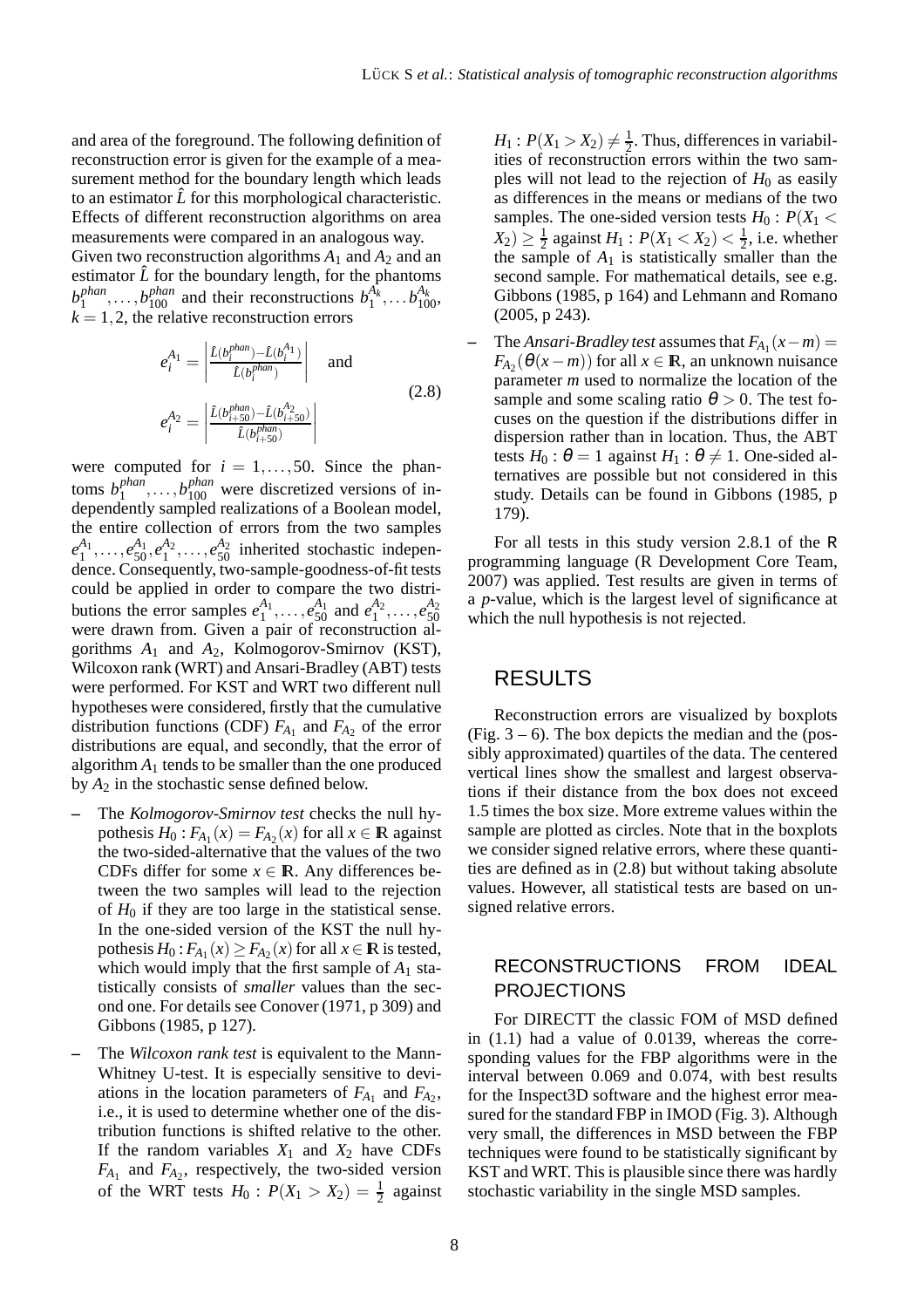The area measurements of the foreground phase behaved rather stable under all reconstruction algorithms and relative errors were only at the level of few per mille (Fig. 4). Errors fluctuated around 0 for DIRECTT and were only around 0.002 for the fast FBP and the Inspect3D software. The standard FBP implemented in IMod showed a slightly increased error level of around 0.006. KST and WRT classified the differences between the algorithms as statistically significant, though the absolute level was very small.

Boxplots in Fig. 5 indicate that the signed relative errors for measurements of boundary length differed between reconstruction algorithms. Stochastic variability of the errors within the sample was similar for all four reconstruction algorithms as indicated by the high *p*values of the Ansari-Bradley test (Tab. 1). In the DI-RECTT reconstructions the Steiner method measured a decrease in boundary length of around 1.5% and the Cauchy method a decrease of around 0.5% in comparison to the original phantoms. However, the FBP algorithms produced significantly higher relative errors than DIRECTT as indicated by the *p*-values of the tests in their one-sided versions in Tab. 1. The error produced by the fast FBP algorithm was significantly smaller than the error produced by the standard FBP implemented in IMod, which in turn was slightly but significantly smaller than the error found in the FBP reconstruction done with Inspect3D.

For all reconstruction algorithms error levels depended on the method used to measure boundary length. Averaging over all three FBP implementations, the Steiner method yielded a slightly stronger decrease in boundary lengths of around 13%. The choice of radii for the Steiner method had only a hardly noticeable impact on the measurements of relative errors (Fig. 5(a) vs. 5(b)). In summary, it should be emphasized that on the FBP-reconstructions all methods of measurement consistently indicated a decrease of boundary length in comparison to the original phantoms, whereas the deviation on the DIRECTT reconstructions was significantly smaller. All *p*-values of tests for equality of error distributions were so small that the KST as well as the WRT detected differences when the level of significance was set to  $\alpha = 0.001/2$ . This in particular implies that the hypothesis of equal error distributions was rejected in a Bonferroni-corrected setting for multiple testing at level  $\alpha = 0.01$ . The latter defines that a hypothesis  $H_0$  is rejected at a level  $\alpha$  once a single one of *n* tests performed on the same data rejects  $H_0$  at level  $\alpha/n$ . As a consequence, the probability of a false rejection is bounded by  $\alpha$ , which in most cases is quite a conservative estimate for the type 1 error of the test. The cutoff frequency, at which FBP algorithms switch from highpass to Gaussian filtering of the Fourier transformed projections before backprojecting them, had a noticeable impact on the error in boundary length measurement. Suppression of high frequencies increased the relative deviation in boundary length measurements on the reconstructions from the original images independently of the method of measurement (Fig. 6).



Fig. 3. *Mean squared deviations of reconstructions from original phantoms.*



Fig. 4. *Relative deviation of area measurements on reconstructions from original phantoms.*

#### RECONSTRUCTIONS FROM NOISY PROJECTIONS

The sensitivity of the relative error in boundary length measurements to noise in the projection data was investigated for the DIRECTT algorithm and FBP (Fig. 7). Since the errors of the different FBP algorithms were of similar order, we chose the standard FBP implementation of IMod for the comparison. Empirical 96% confidence intervals were computed from the two error samples under ideal projections. SNRs were considered between 50 and 400 in steps of 50. For each SNR a phantom was picked at random and noise was added to its projections as described in Sec. 2.2. These were then used as input data for DIRECTT and FBP.

For noisy projections the quality of the DIRECTT reconstructions improved in terms of MSD over the first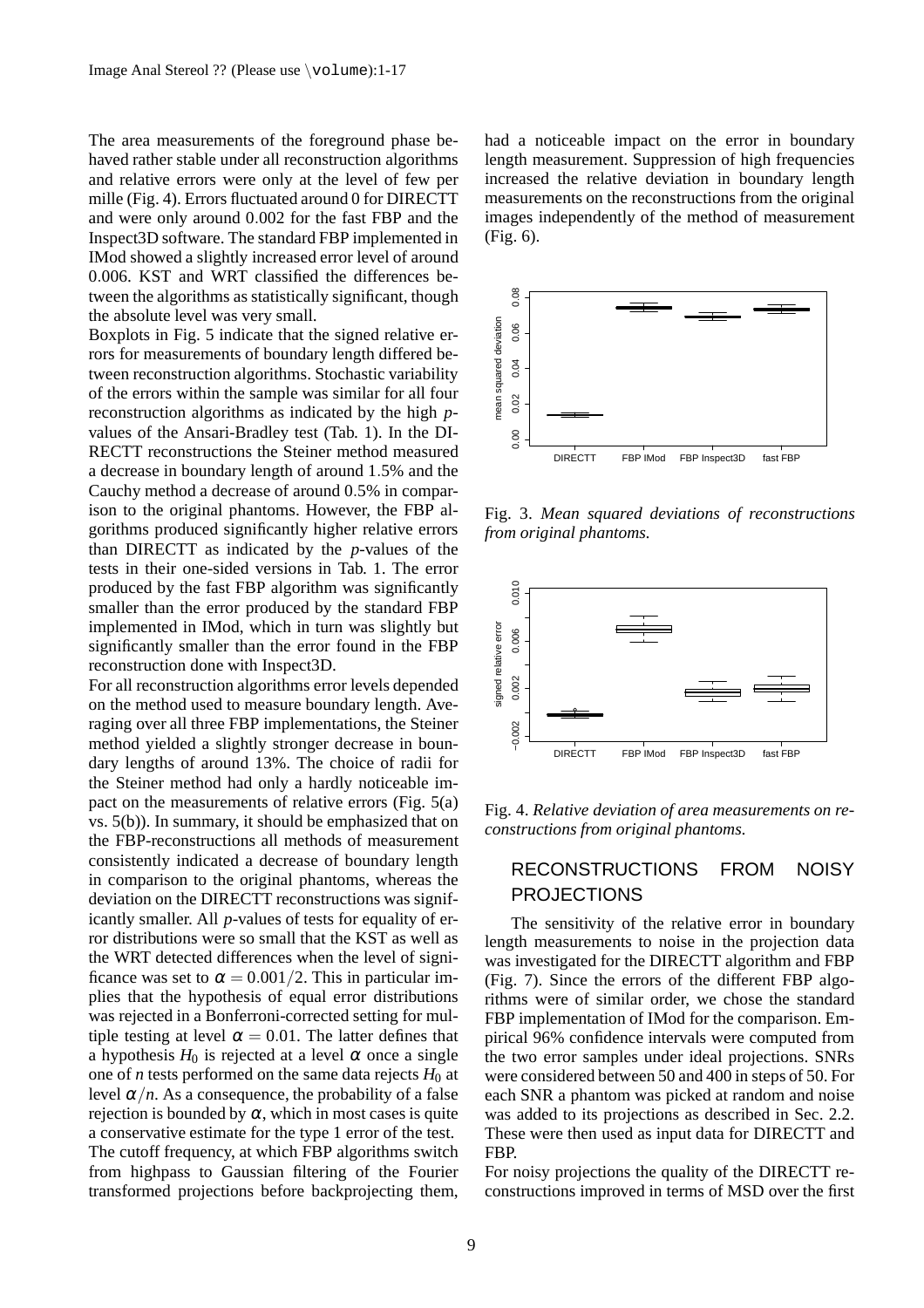iterations but from a certain point on decreased again. This deterioration of the reconstruction quality occurs when the residual sinograms are dominated by noise and thus, further iterations introduce erroneous information into the reconstructions. The number of iterations for the DIRECTT reconstructions under noise evaluated in Fig. 7 was chosen such that MSD was minimized. Fig. 7 shows that the error of the DI-RECTT reconstructions under noise was not contained in the confidence interval of the error under ideal projections. For SNRs higher than 150 the FBP reconstructions from noisy input data stayed within or close to the range of error under ideal projections. Nevertheless, the relative loss in boundary length caused by DIRECTT was in all cases less than in the FBP reconstructions. SNRs of less than 20 did not yield reasonable reconstruction results.

# **DISCUSSION**

Our results demonstrate that standard FBP reconstruction algorithms for projection data may alter the boundary structure of two-phase phantom images in such a way that measurements of boundary length are substantially affected. As a standard gray value oriented global measure of reconstruction quality, MSD already indicated errors in the FBP reconstructions. Locally defined image characteristics such as phase boundaries and quantitative image characteristics can however hardly be related to global integral FOMs such as MSD in a direct way. Thus, for monitoring reconstruction artifacts distorting fine details and their consequences for quantitative image analysis it is important to consider alternative FOMs. In this context boundary length measurements can be a valuable source of information since they are sensitive to changes of local pixel configurations. Corresponding FOMs can thus provide a more comprehensive view on reconstruction quality.

Apart from boundary length also other characteristics frequently considered in quantitative morphological image analysis and spatial statistics such as connectivity (Ohser and Schladitz, 2008; Thiedmann *et al.*, 2009), spherical contact distribution function (Mayer, 2004; Thiedmann *et al.*, 2008) and fractal dimension are dependent on adequate reproduction of phase boundaries. Since we have seen that FBP algorithms alter the structure of phase boundaries, estimation of these image characteristics from FBP reconstructions occurs to be problematic, even if comparative studies of different materials or scenarios may still be possible. On the other hand, foreground area showed very limited sensitivity to the reconstruction artifacts produced by FBP algorithms. Thus, measurements of foreground area can be regarded as stable with respect to standard FBP techniques.

Our evaluation was based on a set of phantom images consisting of discretized realizations of a Boolean model, which were independently sampled. Therefore, classical two-sample tests could be applied to compare the errors of different algorithms. Since differences between error distributions of boundary length measurements for the considered reconstruction algorithms were rather pronounced (see the boxplots in Fig. 5) the unambiguous *p*-values of the Kolmogorov-Smirnov and the Wilcoxon rank test in Tab. 1 were to be expected. The Ansari-Bradley test indicated that dispersion of the error samples was not significantly different between algorithms and was probably mainly controlled by the stochastic variability of the phantom data.

The testing methodology we suggested can be transferred to any other FOM and set of randomly sampled phantom data. This way also subtle differences in reconstruction quality can be evaluated with statistical rigor. It should again be emphasized that a statistical approach to the evaluation of reconstruction quality essentially relies on randomly sampled phantoms. Reconstruction of deterministic phantom data is a valuable tool to investigate the capability of reconstruction algorithms to reproduce certain predefined image features. An approach based on randomly sampled phantoms is complementary since it can be used to monitor the statistical significance of errors produced by reconstruction algorithms. This information is especially important for the quantitative investigation of irregularly structured materials.

Throughout this study the relative error in boundary length was measured by two different techniques and – for the Steiner method – two choices of parameters. This way bias introduced by boundary measurement techniques could be excluded. Since the methods are based on discrete approximations of different formulae for the boundary length of a polyconvex set (see Appendix), deviations in measurement results naturally occurred. Although relative errors measured by the Cauchy method were found to be slightly smaller than the errors measured by the Steiner method, qualitative as well as statistical findings agreed for all methods applied. Thus, our findings were not tied to a specific measurement approach.

In order to relate the errors caused by the general technique of FBP to the effect caused by different algorithmic approaches, FBP reconstructions were conducted by the standard real space FBP and the fast FBP algorithm suggested by Sandberg *et al.*, 2003. Moreover, for the real space FBP two different implementations from the IMod software and the Inspect3D package were compared. The reconstruction errors as assessed by the relative boundary length was found to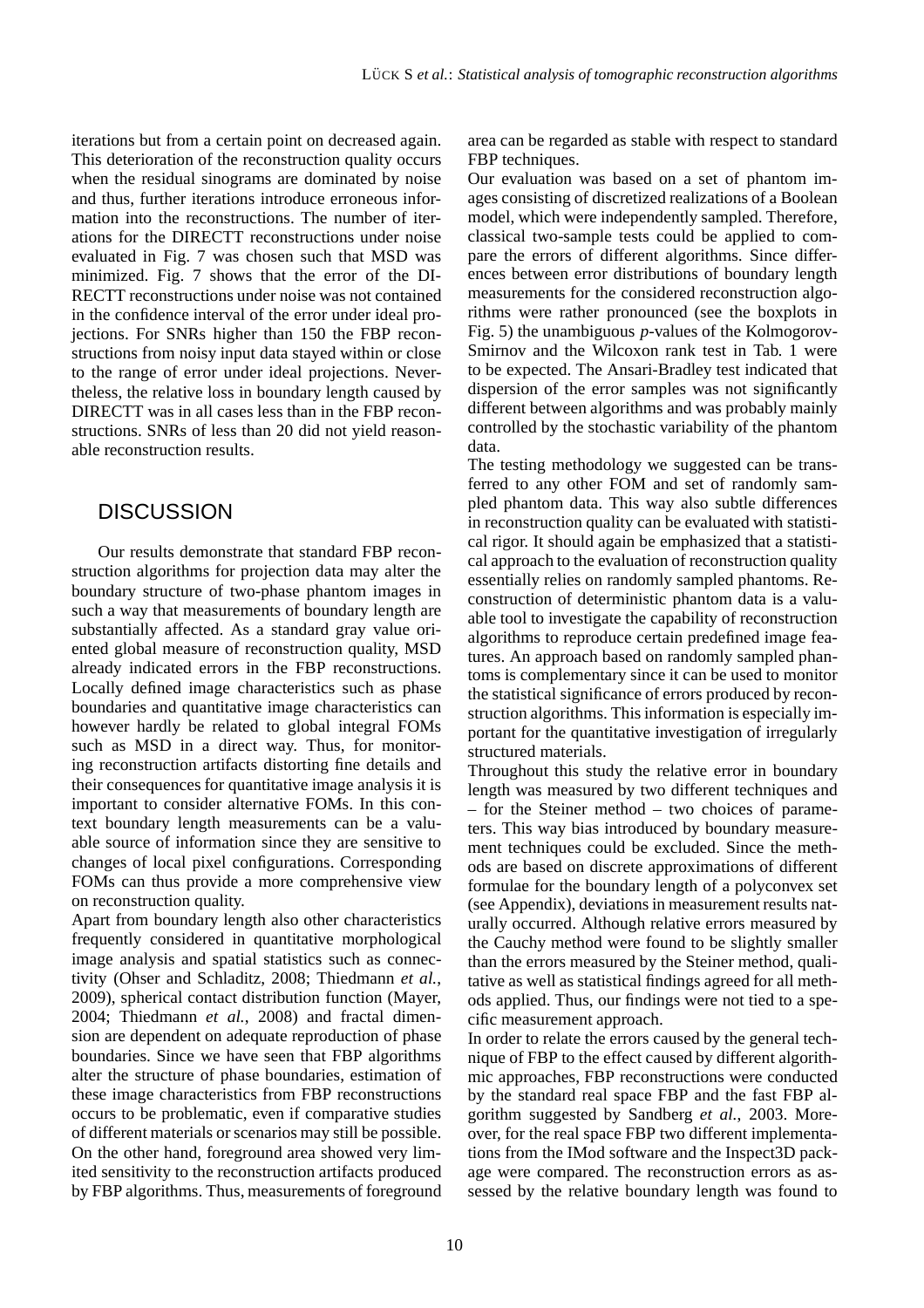

(a) Steiner method; dilation radii  $r_i = 4.2 + 1.3i$ ,  $i = 1, \ldots, 1000$ 

(b) Steiner method; dilation radii  $r_i = 0.4 + 0.09i$ ,  $i = 1, \ldots, 158$ 



(c) Cauchy method

Fig. 5. *Relative deviation of boundary length measurements on reconstructions from original phantoms.*



Fig. 6. *Relative deviation of boundary length measurements on FBP reconstructions from original phantoms for different cutoff frequencies. These reconstructions were performed by the real space FBP algorithm implemented in the IMod software. The highest spatial frequency that could occur in the image data was* 0.5*.*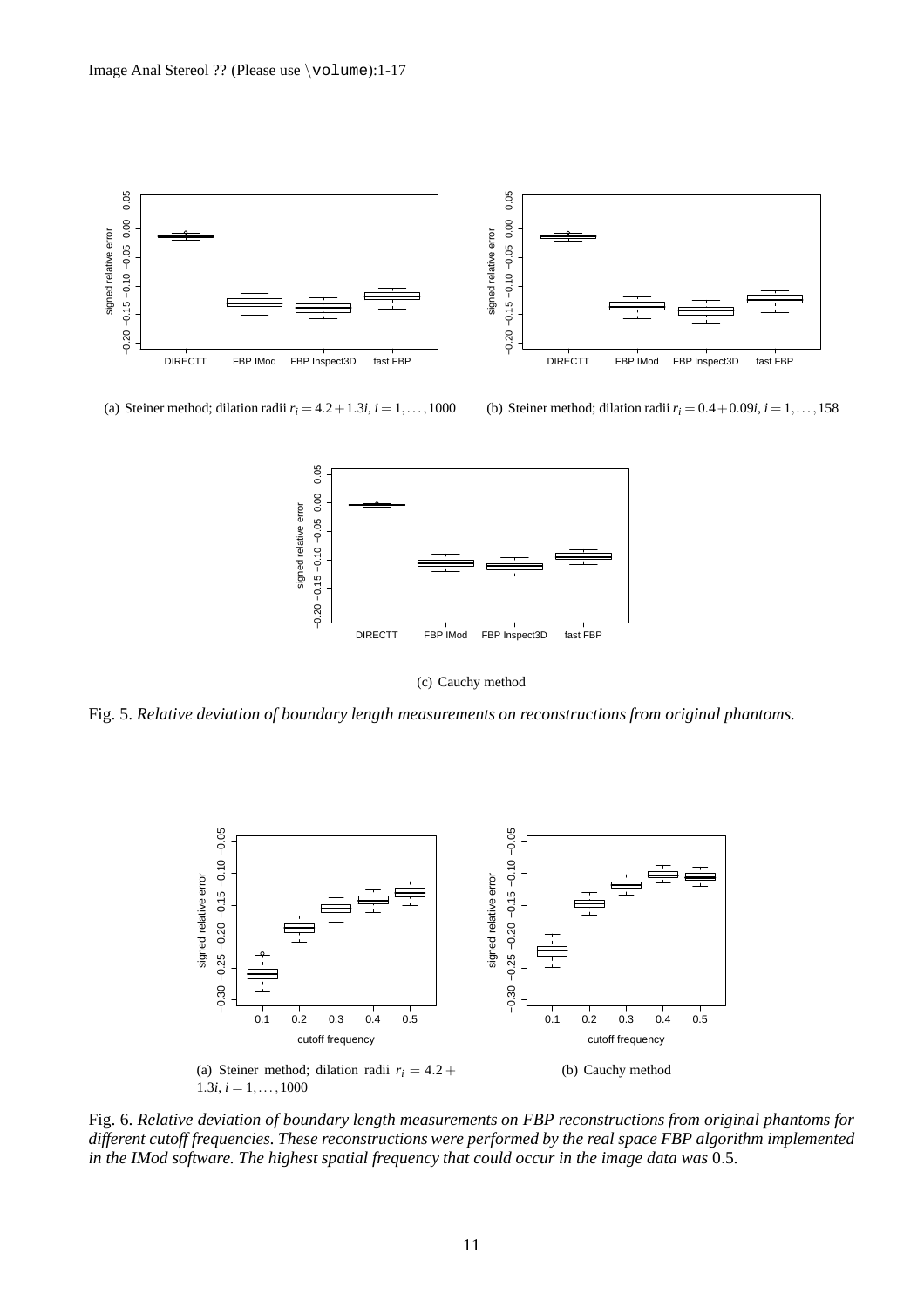

Fig. 7. *Sensitivity of relative errors of boundary length measurements to noise in the projections. The red lines mark a* 96% *confidence interval of the error under ideal, i.e. noiseless projections found for FBP, the blue lines mark a corresponding confidence interval for DIRECTT. Red points are reconstruction errors of FBP found for single randomly picked phantoms under the noise level depicted on the x-axis. The blue points are the corresponding errors using DIRECTT.*

be qualitatively similar for all three FBP implementations, even if the fast FBP yielded significantly better results than the two real space algorithms. The statistical significance of the differences in FBP reconstruction errors produced by the real space FBP in IMod and the Inspect3D software suggest that the performance of FBP techniques depends on their implementation. It should however again be pointed out that error levels are very similar and our qualitative findings are implementation-independent. It should also be emphasized that rankings of implementations can only be given with respect to a specific FOM. This is clearly illustrated by the rankings of the Inspect3D reconstructions which exhibit a higher boundary error than the other FBP reconstructions but performed best within the FBP group with respect to MSD. This rather good representation of gray values is possibly the consequence of the 16 bit image representation used in Inspect3D, whereas IMod computes reconstructions based on 8 bit images. Principle sources of errors in real space FBP algorithms are the interpolation schemes applied in the backprojection step. Both real space FBP implementations used a computationally fast linear interpolation. The slight superiority of the fast FBP is possibly the result of the Fourier space approach, which may reduce interpolation errors along boundaries.

Cutoff frequencies applied in FBPs can hamper correct reconstructions of phase boundaries in a substantial way (Fig. 6). This effect is plausible since edges are represented by high frequencies in Fourier space. It can also be expected to occur for other types of window functions which reduce the impact of high frequencies in comparison to simple radial weighting.

For ideal projection data DIRECTT presented itself as a powerful reconstruction algorithm, which reproduced phase boundaries in an almost perfect way. This has been achieved under the simple but essential assumptions of homogeneous density within the pixels, regarded as area elements, and identical pixel sizes within the model, the detector and the reconstruction. First tests with DIRECTT however indicated that the reconstruction quality is still remarkable when pixels of smaller size than the detector elements are reconstructed (Lange and Hentschel, 2007).

In order to challenge the results obtained for noiseless projections, noise of different level was added to the projection data of single randomly chosen phantoms and the reconstruction results of DIRECTT and FBP were compared. The FBP reconstructions exhibited a high noise tolerance, since the relative error in boundary length measurement did hardly leave an empirical 96% confidence interval that had been computed for the ideal projections (Fig. 7). This shows that under noisy projections the reconstruction error in the phase boundaries is not dominated by the noise but by properties of the FBP technique. The DIRECTT reconstructions reacted more sensitively to the noise, since the errors increased and were outside the 96% confidence interval for the DIRECTT reconstructions under ideal projections. Nevertheless, in all cases the DIRECTT reconstructions exhibited a substantially smaller error than the FBP tomograms. Thus, the improvement in reconstruction quality that can be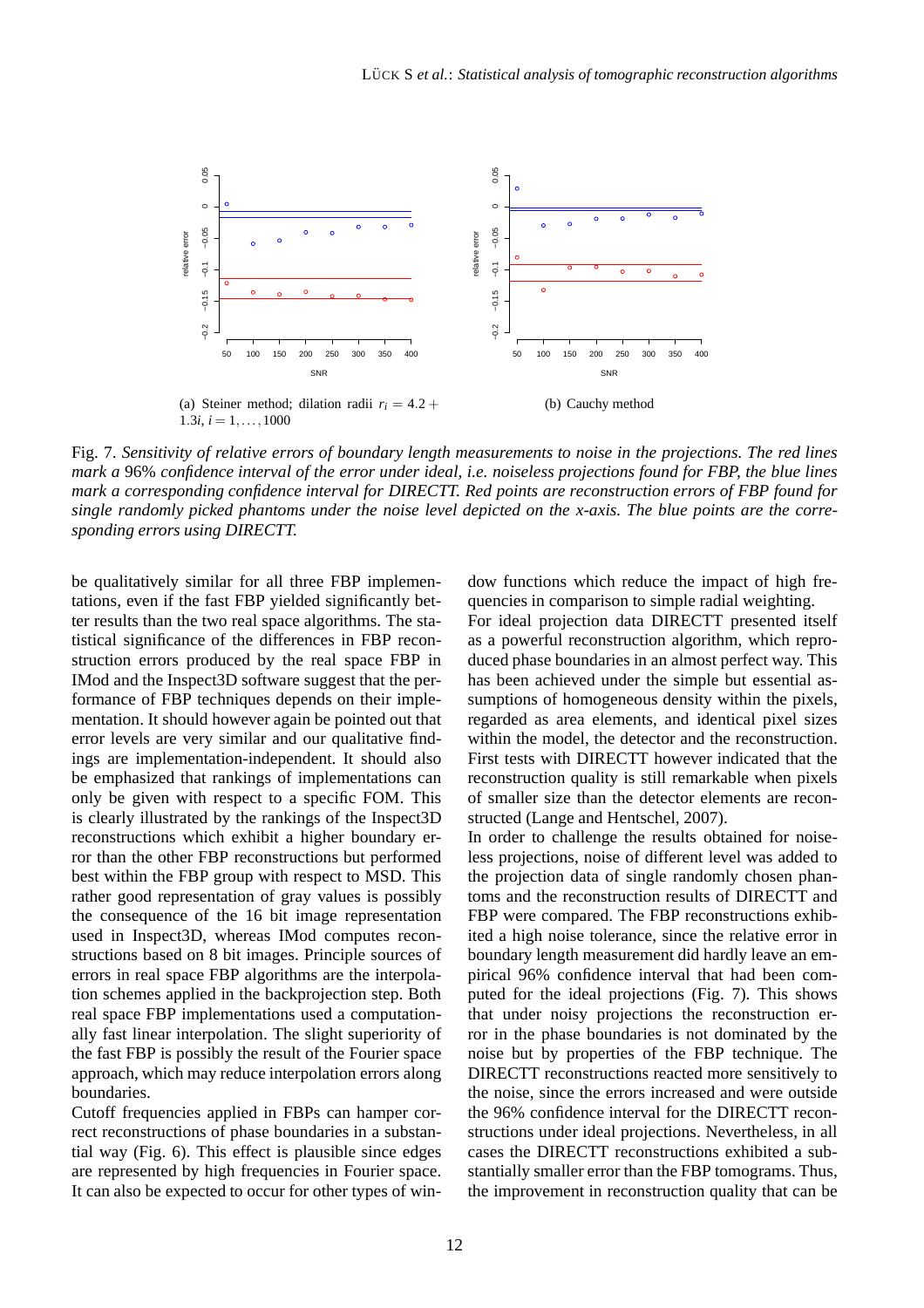achieved by DIRECTT appears to not to be limited to ideal sets of input data but can also be expected in experimental settings. The simulated projections of pixel data serving as input for the reconstruction algorithms do not exactly describe a tomographic experiment with a spatially continuous material. However, our methods chosen for the transformation of the spatially continuous realizations of the Boolean model into pixel phantoms and the computation of the projections by strip integrals yield an adequate approximation of an experimental setting.

It should be mentioned that it is difficult to determine the optimal number of iterations for the reconstruction of noisy experimental input data. It is a challenging problem to judge whether a residual sinogram is dominated by erroneous information from projection noise and hence, further steps of iteration will only result in artifacts. This is an important subject for further studies.

The merits of the DIRECTT reconstructions come at the cost of increased computation time, which totaled 22 minutes on an Intel Xeon 5130 processor (2.0 GHz, one core) for a single input image. However, standard algebraic reconstruction algorithms such as SIRT (Gilbert, 1972), which is commonly used in electron tomography (Bals *et al.*, 2007), are also computationally more demanding than FBP. In contrast to DI-RECTT, in addition to the number of iterations, they usually require optimization of other parameters in order to yield satisfactory results (Carazo *et al.*, 2005). Since for our phantom data a SIRT reconstruction computed by the Inspect3D software with 20 iterations exhibited substantially increased blurring at the phase boundaries in comparison to the FBP results, we did not include SIRT in our comparative analysis.

It is possible that other backprojection techniques than standard FBP are capable of an improved representation of phase boundaries. These algorithms comprise  $\lambda$ -tomography, where local inversion formulae ensure that space-continuously defined functions and their theoretical reconstructions have the same jumps. One should however point out that  $\lambda$ -tomography does not reconstruct the density distribution *f* itself but the function  $\Lambda f$ , where  $\Lambda = \sqrt{-\Delta}$  denotes the Calderon operator which does not preserve gray values (for details see Faridani *et al.*, 1997; Kuchment *et al.*, 1995; Louis and Maass, 1993). An innovative and computationally efficient reconstruction technique has been proposed by Louis (2008). This approach combines reconstruction and edge detection and could also enable superior reconstructions of phase boundaries in comparison to standard FBP techniques. Furthermore, for samples consisting of few different materials such as our phantom data, algorithms from discrete tomography have been reported to be very promising tools for tomographic reconstruction (Bals *et al.*, 2007; Batenburg, 2005, Herman and Kuba, 2007). Discrete tomography exploits a-priori information on the object to be reconstructed, namely the number of materials it is composed of. Therefore, the algorithms can partially compensate for missing information, e.g. caused by limited rotation of the sample (Lange *et al.*, 2008). Furthermore, they return an image which does not require segmentation of the different materials. By construction, DIRECTT also offers the option to compute discrete tomograms and thereby to reconstruct details which cannot be extracted from the projections in the standard setting. Nevertheless, our results demonstrate that even without the a-priori information needed for discrete tomography mode, DIRECTT reconstructions exhibit a level of contrast and detail preservation which is not achieved by conventional FBP reconstruction. We have illustrated that under ideal and noisy projec-

tions reconstruction algorithms can cause statistically significant changes of image morphology. For practical applications the error caused by the reconstruction algorithms needs to be carefully related to the effect of experimental imperfections in the projection data. These may comprise alignment deviations, the specific noise level or limited rotation. Expert knowledge about these experimental conditions is important to identify appropriate reconstruction algorithms and their parameters, that meet the specific needs of an application. Nevertheless, whenever realistic projections can be simulated and a FOM capturing the aspects of interest has been defined, randomly generated phantom data reflecting the structural properties of the investigated object and statistical analysis provide a powerful setting to compare different reconstruction techniques.

# APPENDIX

# MEASURING BOUNDARY LENGTH BY THE STEINER METHOD

The algorithm for boundary length measurement we refer to as the Steiner method exploits the following Steiner-type formula: Let  $K \subset \mathbb{R}^2$  be polyconvex set, i.e. a finite union of convex sets, then for  $r > 0$  the so-called weighted volume  $\rho_r(K)$  of the set *K* can be written as

$$
\rho_r(K) = r^2 \pi V_0(K) + r V_1(K), \tag{5.9}
$$

where  $2V_1(K)$  is the boundary length  $L(K)$  of K and  $V_0(K)$  denotes the Euler-Poincaré characteristics of *K*. In the 2D setting the latter counts the number of connectivity components in the foreground minus the number of holes. For a convex set *K* the weighted volume  $\rho_r(K)$  coincides with the volume of the parallel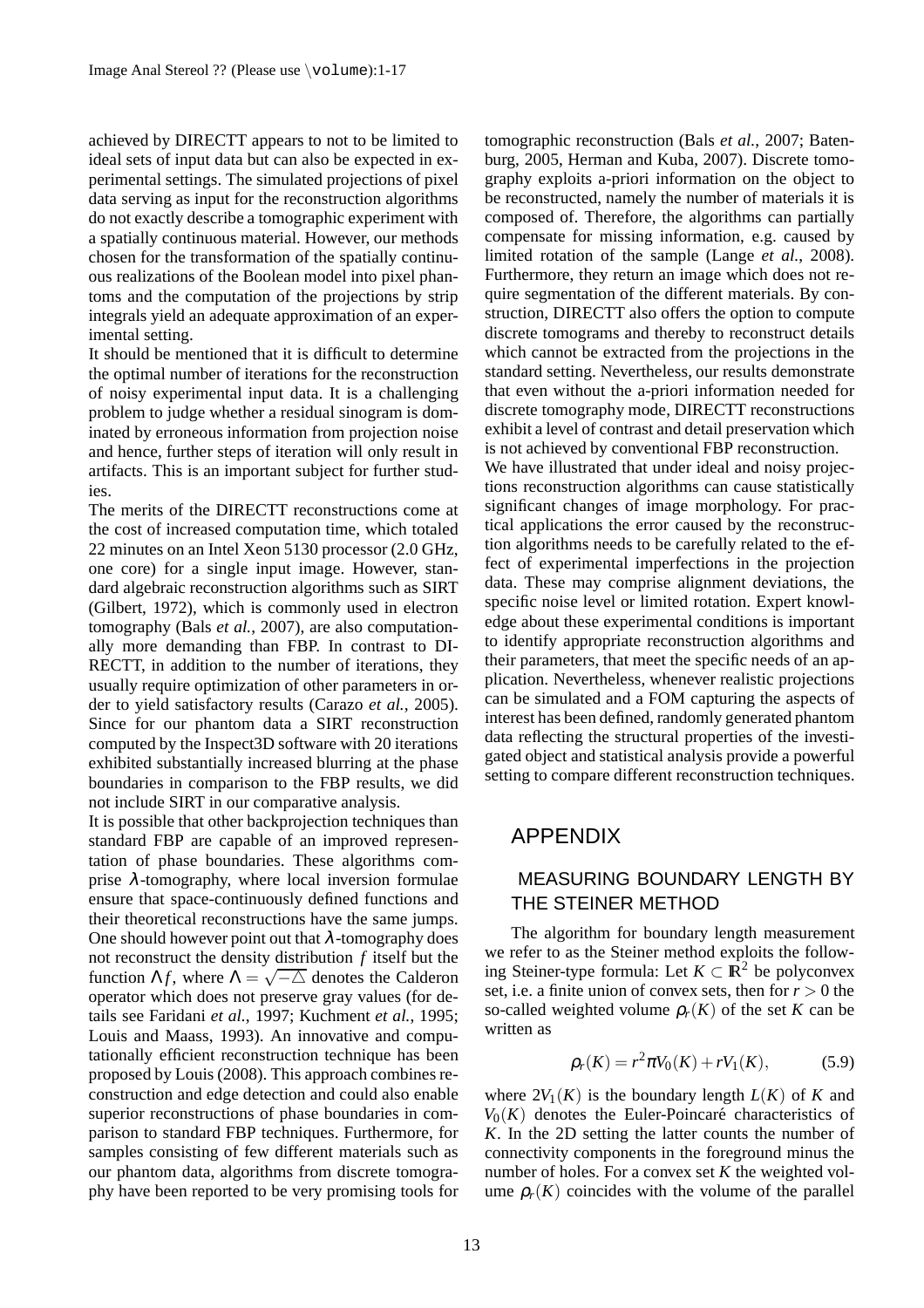set  $(K \oplus B(r, o)) \setminus K$ , which consists of all points not contained in  $K$  but whose distance to  $K$  is at most  $r$  (Fig. 8). In case the boundary of  $K$  has concavity points,  $\rho_r(K)$  is obtained by partitioning  $(K \oplus B(r, o))$ *K* in a specific way and counting the volumes of the obtained components with certain multiplicities (Klenk *et al.*, 2006). If  $\rho_r(K)$  is known for two different dilation radii  $r_0$  and  $r_1$ , by (5.9) we obtain the linear equation system

$$
\rho_{r_0}(K) = r_0^2 \pi V_0(K) + r_0 V_1(K),
$$
  
\n
$$
\rho_{r_1}(K) = r_1^2 \pi V_1(K) + r_1 V_1(K),
$$
\n(5.10)

which can be uniquely solved for  $V_0(K)$  and  $V_1(K)$ . This equation system can also be exploited to obtain an estimator for the boundary length of a discretized version of a set *K* on a square lattice. For details on how to compute the left-hand sides in (5.10) for discretized sets we refer to Klenk *et al.* (2006). Nevertheless, it should be pointed out that a central aspect of the algorithm is a polyhedral approximation of the set which is used to determine its boundary. For approximating  $\rho_r(K)$  the occurrences of certain 8-neighborhood configurations around boundary pixels are counted. In simulation studies, estimation results for the boundary length were shown to significantly improve if instead of approximating  $\rho_r(K)$  for only two dilation radii a higher number of dilation radii  $r_1, \ldots, r_n$  was used (Klenk *et al.*, 2006). This usually yields an overdetermined system of equations, and thus, a solution can be obtained by the standard least-squares method. Estimation results are dependent on the choice of the radii  $r_1 \ldots, r_n$ .



Fig. 8. *Parallel set*  $(K \oplus B(r, o)) \setminus K$  *of a rectangle K* (gray). The dilation  $K \oplus B(r, o)$  of K by the circle *B*(*r*,*o*) *around the origin with radius r consists of all points whose distance to K is at most r.*

# MEASURING BOUNDARY LENGTH BY THE CAUCHY METHOD

The algorithm for boundary length measurement we refer to as the Cauchy method relies on Cauchy's surface area formula, which expresses the boundary length  $L(K)$  of the polyconvex set K as an integral of the total projection length  $\pi_{\theta}(K)$  of the set *K* in direction θ:

$$
L(K) = \frac{1}{2} \int_0^{2\pi} \pi_\theta(K) d\theta.
$$
 (5.11)

The total projection length is defined as  $\pi_{\theta}(K)$  =  $\int_{-\infty}^{\infty} V_0(K \cap e_{r,\theta}) dr$ , i.e., as the integral of the number of connected components of the one-dimensional intersection of *K* and the lines  $e_{r\theta}$ , where  $e_{r\theta}$  is the line with direction  $\theta \in [0, \pi)$  and the directed distance  $r \in \mathbb{R}$  from the origin (Fig. 9). Integration is with respect to the distances *r* from the origin. On discretized binary images, the total projection length can be approximated by computing relative frequencies of certain pixel configurations at the phase boundary (Ohser and Mücklich, 2000). Based on these approximations of the total projection length in the 8 canonical directions in a 2D square lattice, the integral (5.11) can be numerically evaluated by means of a quadrature scheme.



Fig. 9. A polyconvex set K intersected by the line  $e_{r,\theta}$ , *which has direction*  $\theta \in [0, \pi)$  *and the directed distance*  $r \in \mathbb{R}$  *from the origin. In the example depicted, the number of connected components*  $V_0(K \cap e_{r,\theta})$  *is 2.* 

### ACKNOWLEDGMENTS

This work was supported by a grant from Deutsche Forschungsgemeinschaft to VS (SFB 518, project B21). The authors thank Thomas Steinle for his help in performing parts of the tomographic reconstructions. We are also grateful to Gregory Beylkin and David Mastronarde who kindly provided the license for the fast FBP algorithm. Valuable comments by the referees and Yannick Anguy as the handling editor helped to substantially improve the manuscript.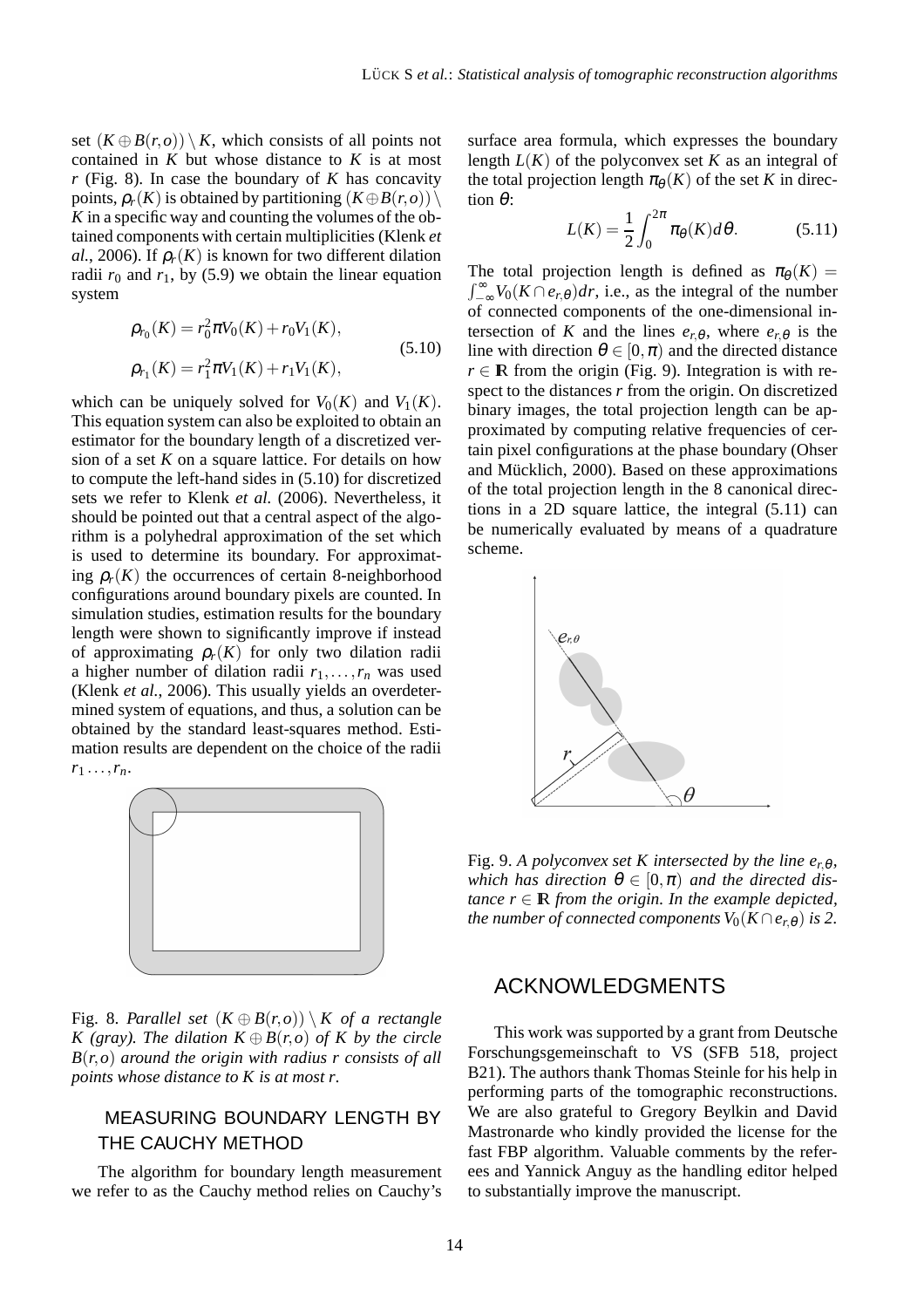#### **REFERENCES**

- [1]Bals S, Batenburg KJ, Verbeeck J, Sijbers J, Van Tendeloo G (2007). Quantitative three-dimensional reconstruction of catalyst particles for bamboo-like carbon nanotubes. Nano Lett 7:3669–74.
- [2]Banhart J ed. (2007). Advanced Tomographic Methods in Materials Research and Engineering. Oxford: Oxford University Press.
- [3]Batenburg KJ (2005). An evolutionary algorithm for discrete tomography. Discrete Appl Math 151:36–54.
- [4]Baumann G, Barth A, Nonnenmacher TF (1993). Measuring fractal dimensions of cell contours: practical approaches and their limitations. In: Nonnenmacher TF, Losa GA, Weibel EA eds. Fractals in Biology and Medicine. Boston: Birkhäuser, 182– 189.
- [5]Buzug TM (2008). Computed Tomography. Berlin: Springer.
- [6]Carazo JM, Herman GT, Sorzano COS, Marabini R (2005). Algorithms for three-dimensional reconstruction from the imperfect projection data provided by electron microscopy. In: Frank J ed. Electron Tomography 2nd edition. New York: Springer, 217–243.
- [7]Conover WJ (1971). Practical Nonparametric Statistics. New York: J. Wiley & Sons.
- [8]Faridani A, Finch DV, Ritman EL, Smith KT (1997). Local tomography II. SIAM J Appl Math 57:1095–1127.
- [9]Feldkamp LA, Davis LC, Kress JW (1984). Practical cone-beam algorithm. J Opt Soc Am A6:612–9.
- [10]Frank J ed. (2005) Electron Tomography 2nd edition. New York: Springer.
- $[11]$ Frost H, Düren T, Snurr RQ (2006). Effects of surface area, free volume, and heat adsorption on hydrogen uptake in metal-organic frameworks. J Phys Chem B 110:9565–70.
- [12]Furuie SS, Herman GT, Narayan TK, Kinahan PE, Karp JS, Lewitt RM (1994). A methodology for testing for statistically significant differences between fully 3D PET reconstruction algorithms. Phys Med Biol 39:341–54.
- [13]Gardner RJ (1995). Geometric Tomography. Cambridge: Cambridge University Press.
- [14]Gilbert P (1972). Iterative methods for the threedimensional reconstruction of an object from projections. J Theor Biol 36:105–17.
- [15]Gibbons JD (1985). Nonparametric Statistical Inference, 2nd edition. New-York: Marcel Dekker.
- [16]Guderlei R, Klenk S, Mayer J, Schmidt V, Spodarev E (2007). Algorithms for the computation of

Minkowski functionals of deterministic and random polyconvex sets. Image Vision Comput 25:464–74.

- [17]Haibel A (2008). Synchrotron X-Ray absorption tomography. In: J Banhart ed. Advanced Tomographic Methods in Materials Research and Engineering. Oxford: Oxford University Press, 141–60.
- [18]Hansis E, Schäfer D, Dössel O, Grass M (2008). Evaluation of iterative sparse object reconstruction from few projections for 3-D rotational coronary angiography. IEEE T Med Imaging 27:1548–55.
- [19]Hanson KM (1990). Method of evaluating image recovery algorithms based on task-performance. J Opt Soc Am A 7: 1294–304.
- [20]Herman GT, Yeung KTD (1989). Evaluators of image reconstruction algorithms. Int J Imag Syst Tech 1: 187–95.
- [21]Herman GT, Odhner D (1991). Evaluation of reconstruction algorithms. In: GT Herman, AK Louis, F Natterer eds. Mathematical Methods in Tomography. Berlin: Springer 215–27.
- [22]Herman GT, Kuba A eds. (2007). Advances in Discrete Tomography and its Applications. Boston: Birkhäuser.
- [23]Herman GT (2009). Fundamentals of Computerized Tomography. London: Springer.
- [24]Kak AC, Slaney M (2001). Principles of Computerized Tomographic Imaging. Classics in Applied Mathematics vol 33 (SIAM) (and New York: IEEE Press 1988).
- [25]Klenk S, Schmidt V, Spodarev E (2006). A new algorithmic approach for the computation of Minkowski functionals of polyconvex sets. Comp Geom-Theor Appl 34:127–48.
- [26]Kuchment P, Lancaster K, Mogilevskaya L (1995). On local tomography. Inverse Probl 11:571–589.
- [27]Kremer JR, Mastronarde DN, McIntosh JR (1996). Computer visualization of three-dimensional image data using IMOD. J Struct Biol 116:71–6.
- [28]Lange A, Hentschel MP (2007). Direct iterative reconstruction of computed tomography trajectories (DIRECTT). International Symposium on Digital Industrial Radiology and Computed Tomography. Lyon. http://www.ndt.net/article/ dir2007/papers /p6.pdf

[29]Lange A, Hentschel MP, Kupsch A (2008). Computertomographische Rekonstruktion mit DIRECTT. MP Materials Testing 50:272–7. Patents DE 103 07 331 B4, DPMA (US 2006/0233459 A1)..

[30]Lehmann EL, Romano JP (2005). Testing Statistical Hypotheses, 3rd edition. New York: Springer.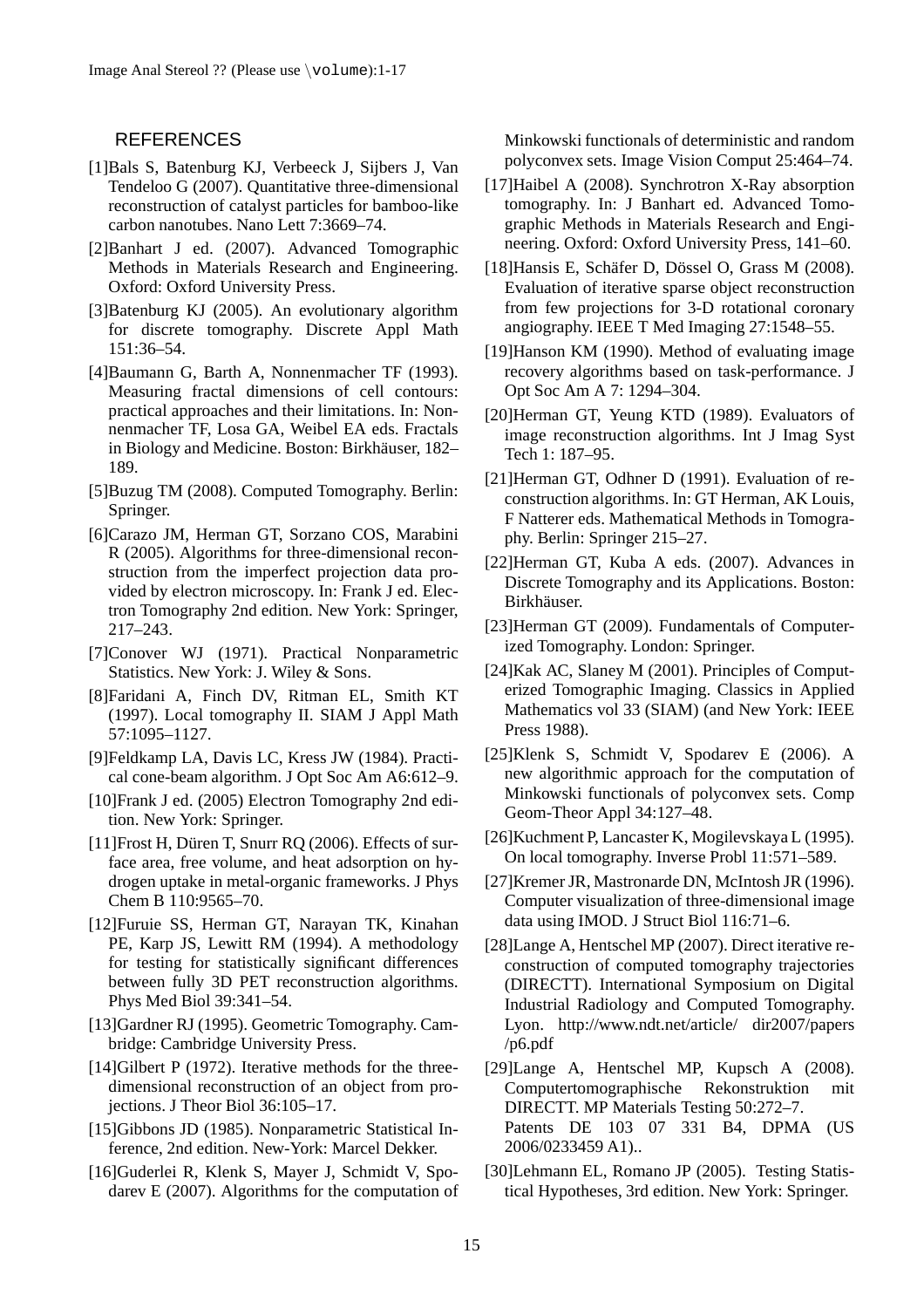- [31]Louis AK, Maass P (1993). Contour reconstruction in 3-D X-ray CT. IEEE T Med Imaging 12:764–769.
- [32]Louis AK (2008). Combining image reconstruction and image analysis with an application to 2Dtomography. SIAM J Imag Sci 1:188–208.
- [33]Matej S, Herman GT, Narayan TK, Furuie SS, Lewitt RM, Kinahan PE (1994). Evaluation of taskoriented performance of several fully 3D PET reconstruction algorithms. Phys Med Biol 39: 355– 67.
- [34]Matej S, Furuie SS, Herman GT (1996). Relevance of statistically significant differences between reconstruction algorithms. IEEE T Image Process 5: 554-6.
- [35]Mattfeldt T, Meschenmoser D, Pantle U, Schmidt V (2007). Characterization of mammary gland tissue using joint estimators of Minkowski functionals. Image Anal Stereol 26:13–22.
- [36]Mayer J, Schmidt V, Schweiggert F (2004). A unified simulation framework for spatial stochastic models. Simul Model Pract Th 12:307–26.
- [37]Mayer J (2004). A time-optimal algorithm for the estimation of contact distribution functions of random sets. Image Anal Stereol 23:177–83.
- [38]Molchanov I (1997). Statistics of the Boolean Model for Practitioners and Mathematicians. Chichester: J. Wiley & Sons.
- [39]Neuschaefer-Rube U, Neugebauer M, Ehrig W, Bartscher M, Hilpert U (2008). Tactile and optical microsensors: test procedures and standards. Meas Sci Technol 19:084010.
- [40]Ohser J, Mücklich F (2000). Statistical Analysis of Microstructures in Materials Science. Chichester: J. Wiley & Sons.
- [41]Ohser J, Schladitz K (2008). Visualization, processing and analysis of tomographic data. In: J Banhart ed. Advanced Tomographic Methods in Materials Research and Engineering. Oxford: Oxford University Press, 37–105.
- [42]Park MS, Yoo SH, Lee DH (2000). Measurement

of surface area in human mastoid air cell system. J Laryngol Otol 114:93–6.

- [43]Radon J (1917). Über die Bestimmung von Funktionen längs gewisser Mannigfaltigkeiten. Berichte der math.-phys. Kl. Sächsischen Gesellschaft der Wissenschaften 59:262–77.
- [44]Ramachandran GN, Lakshminarayanan AV (1971). Three-dimensional reconstruction from radiographs and electron micrographs. Proc Acad Sci USA 68:2236–2240.
- [45]R Development Core Team (2007). R: A language and environment for statistical computing. Vienna: R Foundation for Statistical Computing.
- [46]Sandberg K, Mastronarde DN, Beylkin G (2003). A fast reconstruction algorithm for electron microscope tomography. J Struct Biol 144:61–72.
- [47]Schneider R, Weil W (2008). Stochastic and Integral Geometry. Berlin: Springer
- [48]Shepp LA, Logan BF (1974) The Fourier reconstruction of a head section. IEEE T Nucl Sci 21: 21–43.
- [49]Sorzano COS, Marabini R, Boisset N, Rietzel E, Schröder R, Herman GT, Carazo JM (2001). The effect of overabundant projection directions on 3D reconstruction algorithms. J Struct Biol 133: 108– 18.
- [50]Stoeger T, Reinhard C, Takenaka S, Schroeppel A, Karg E, Ritter B, Heyder J, Schulz H (2006). Instillation of six different ultrafine carbon particles indicates a surface area threshold dose for acute lung inflammation in mice. Environ Health Persp 114:328–33.
- [51]Thiedmann R, Fleischer F, Hartnig C, Lehnert W, Schmidt V (2008). Stochastic 3D modeling of the GDL structure in PEM fuel cells based on thin section detection. J Electrochem Soc 155:B391–9.
- [52]Thiedmann R, Hartnig C, Manke I, Schmidt V, Lehnert W (2009). Local structural characteristics of pore space in GDL's of PEM fuel cells based on geometric 3D graphs. J Electrochem Soc 156:B1339–47.